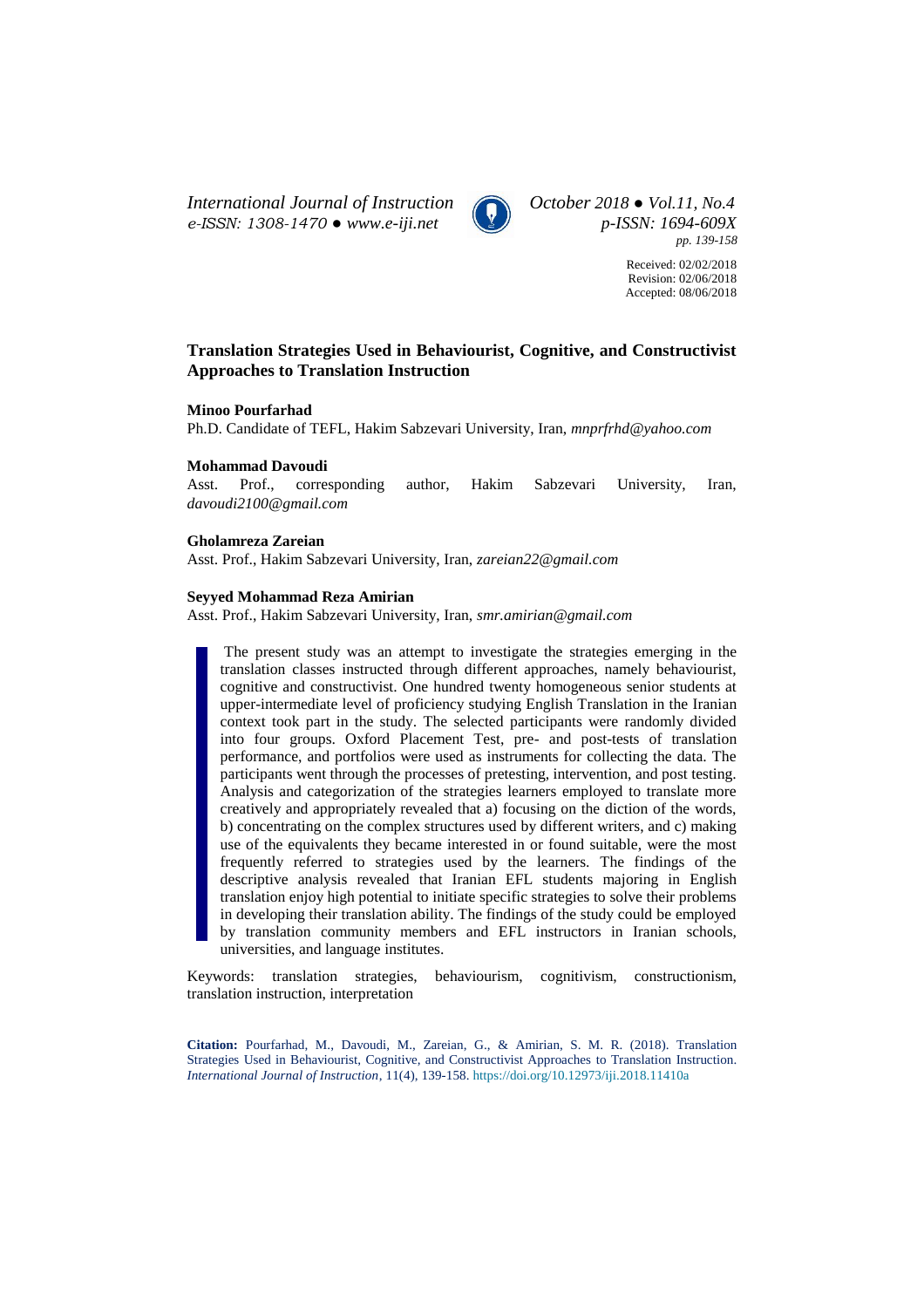### **INTRODUCTION**

Teaching and learning translation, as well as the strategies translators and translation students employ in the process of translation, have advanced to a level to form a specific discipline entitled as "Translation Studies". Meanwhile, most of the studies conducted in the area of translation training have focused on the models of translation (Kiraly, 2014). As Zhao, Hassan, & Auli (2015, p. 1527) assert, "Translation models often fail to generate good translations for infrequent words or phrases". On the other hand, the teaching/learning process in the domain of teaching English as a foreign language (TEFL) has vastly focused on the implications of translation in the second language (L2) teaching (Cook, 2013). Howatt and Smith (2014) assert that rejection of translation in teaching foreign languages has been questioned by second language acquisition (SLA) research. Also, they discuss that neglecting translation as a teaching technique has sometimes led to undesirable consequences such as meaningless and inappropriate language use.

Munday (2016, p. 316) asserts that we can investigate new translation phenomena in the light of existing theoretical frameworks. There are two basic features of translation process: translation problems and translation strategies. The description of translation problems has always been assumed as one of the most favourite aspects of translation pedagogy. A variety of strategies have been proposed in the literature for solving these problems. If the concept of translation pedagogy is of any empirical value, it should somehow be lined to translation problems.

As translation and interpretation have nowadays gained enough power in the domain of translation studies, teaching translation strategies has absorbed the attention of scholars worldwide (Kiraly, 2015). In this regard, the present study is an attempt to compare the translation strategies employed by EFL translation learners instructed through Behaviouristic, Cognitive, and Constructivist perspectives.

## **REVIEW OF THE RELATED LITERATURE**

Translating process is not only a hard task but also a very significant one. The importance of translation in today's world is crystal clear (Devy, 1999; Hanks & Severi, 2014; Hutchings, 2001). However, wrong translations and interpretations have led to irreparable mistakes in knowledge areas such as science, medicine, legal matters, or technology. As Colina (2003) urges, scientific training of translators and interpreters is of prime significance. Professional translators should be equipped with enough scientific knowledge and information as well as bilingual verbal ability to come over the problems of translating and translation. Translation ability is nowadays accounted as one of the language skills and, as Hatim and Munday (2004) state, translation and interpretation studies have attracted a great deal of attention and this appears to be affected by the temporal and special needs and demands of academic and industrial circles. "The advances and developments in science and technology and the need to exchange the newly-developed information, knowledge and technology in native speakers' countries highlight a deep demand to train professional translators" (Alavi & Ghaemi, 2013, p. 18).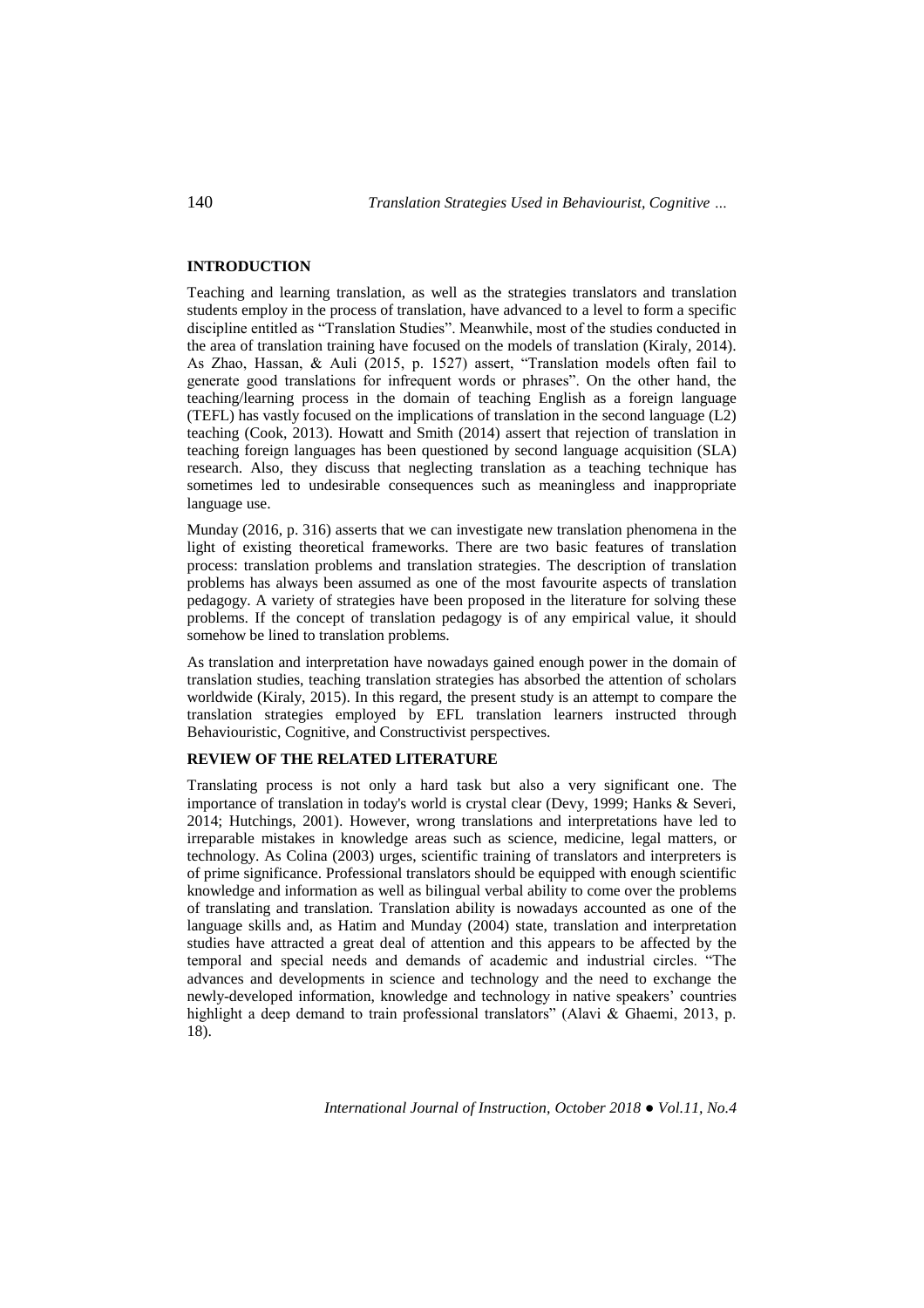## **Theories**

Behaviourism associates learning with changes in observable performance. When a suitable response happens in response to an environmental stimulus, learning takes place. In behaviourism, the important parts are the stimulus and the response. All behaviours are also learned through interaction with the environment (Fisher, 2011). Watson who is reputed to be the father of behaviourism (as cited in Brown, 2007), defined learning as sequence of stimulus and response actions in observable cause and effect association. The behaviourists' classical example shows that the process in which a human learns to respond to a neutral stimulus is usually related to an *unconditional stimulus*. B. F. Skinner (as cited in Burns, & Richards, 2009) is one of the pioneer theorists who expanded the fundamentals of behaviourism which were started by Watson (ibid). Based on Skinner's views, automatic behaviour can be either weakened or strengthened by instant presence of punishment or reward (Driscoll, 2005).

Mitchell and Myles (1998) assert that behaviourism is the result of the broadly held conviction specifying that "careful discipline brings about promising results". Relying on this perspective, EFL students will have the capacity to improve their target language through supported impersonation and redundancy. In spite of significant feedback and experimental proof, behaviourism has impacted both foreign language teaching method and examination in second language learning (Howatt, 2000).

As Allwright (2005, p. 11) suggests, the label 'cognitive code' "captures both the nature of the mental operations involved and the focus on the language system". Byram (2004) also argues that cognitive theory is characterized by conscious acquisition of language as a meaningful system, cognitive psychology and transformational grammar. In other words, cognitive theory has been formed around the reframed notions of linguistics and psycholinguistics proposed by Chomsky (Celce-Murcia, 2015).

Both behavioural and cognitive theories are objectivistic; i.e., the world is real and external to the learner and that is why instructional approaches related to constructivism attempt to illustrate the structure of the world to the learner (McLeod, 2003). Man, as a social being, is in close contact with the world around him and that is why what he learns is affected by the environment in which he grows. Constructivists consider learning as a socially oriented process in which everybody constructs his legitimate version of reality. Meanwhile, different versions of a reality developed by various individuals should be combined together to initiate a valuable and useful social movement (Illeris, 2004).

Nevertheless, constructivism is assumed to be a branch of cognitivism because both of them consider learning as a mental activity but constructivism theory associates learning with producing meaning from experience. According to Wells (2007, p. 1), "Constructivism theory claims that knowledge is independent from the mind and can be "mapped" onto a learner". Classrooms, in view of constructivist intuition, vary from common teacher-focused or learner-focused classes in various ways. In constructivism, classrooms are considered learning situations where learners are permitted to take an interest in what they like. In fact, classrooms based on constructivist approach present a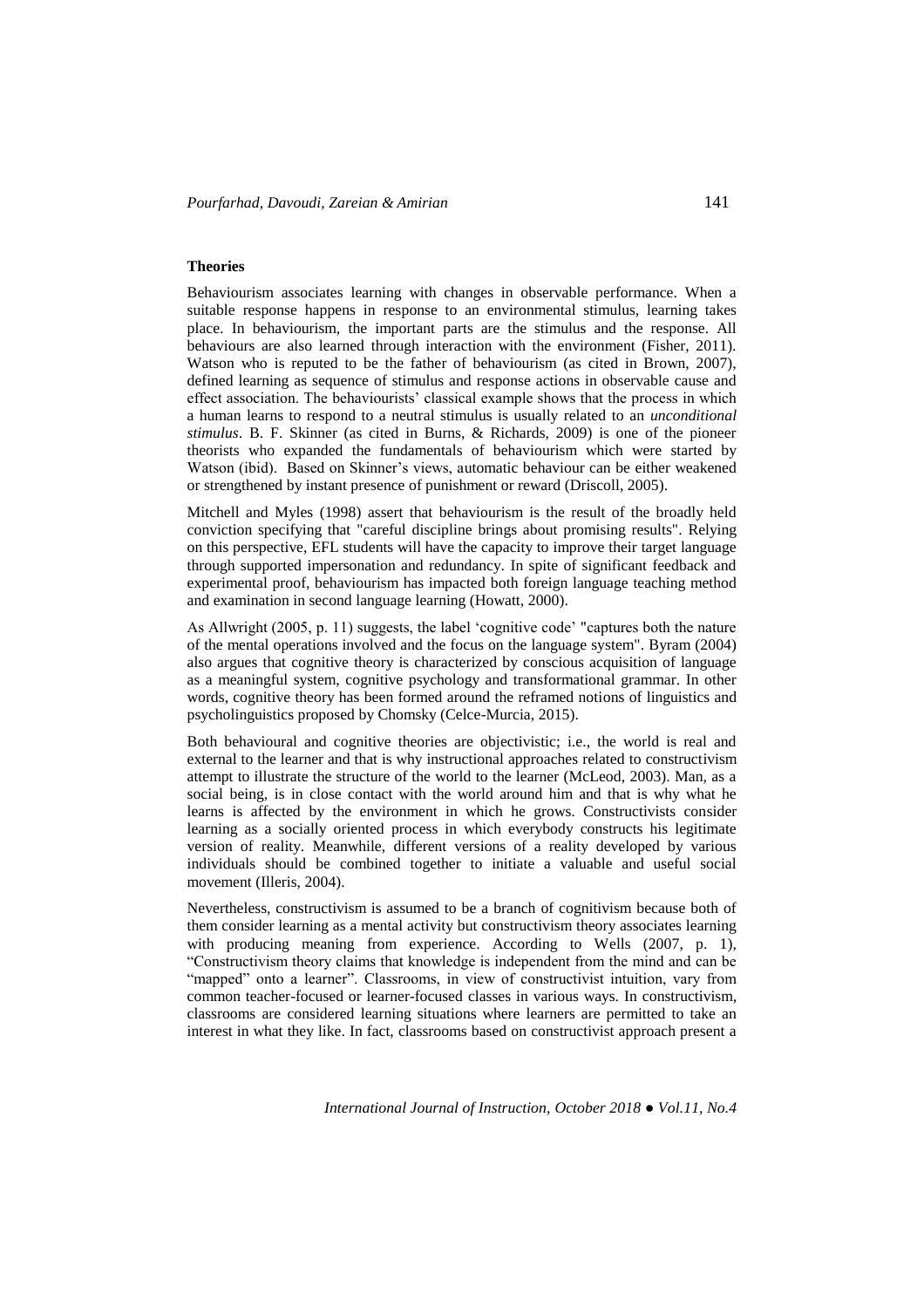situation where doors are opened for learners and they are encouraged to develop interpersonal relations and build up their individual personalities, and where members progress toward getting to be deep-rooted learners (Kumaravadivelu, 2006). Greeno, et al. (1996) stress that the disciplinary practices and discourse practices of the class ought to be designed for the necessities of the students.

It is critical to mention, however, that constructivist instructional procedures are not instructive panacea and they are, by all account, not the only path for students to develop meaning (Burkett, 2014; Howard, Di Eugenio, Jordan, & Katz, 2017; Mukhari, 2016). Students construct their own knowledge and interpretations no matter what instructional approach is implemented and no matter what name is given to it (Hackbarth, 1996; Struyven, Blieck, & De Roeck, 2014). Thus, no single teaching method ought to be used exclusively. Indeed "conventional" transmission techniques, for example, retention and repetition learning can prompt helpful development of information (Janicki, Schell, G., & Weinroth, 2000). As Glasersfeld (1995) asserts, "there are, indeed, matters that can and perhaps must be learned in a purely mechanical way" (p. 5). The task of the teacher, then, is to find a harmony between exercises that empower students to build information and those that transmit information to learners.

The hypotheses and constructs connected with constructivism and social constructivism are starting to have a greater impact on instructive thought, practice, and educational planning. Specialists and professionals in various disciplines have tried to enhance their understanding about constructivism and apply the hypothetical principles of constructivism in the form of a well-thought-out and manageable instructional approach. (Kiraly, 2015).

In a project-based classroom, students look for answers to problems by discussing various aspects of a problem, talking about, foreseeing, and outlining plans and examinations, gathering and dissecting information, making conclusions, imparting their discoveries to others, thinking about their work, and making relics (Blumenfeld, Soloway, Marx, Krajcik, Guzdial, & Palincsar, 1991). While there is no authoritative or extensive list for the constituent segments of task-based learning, Blumenfeld et al. (1991) propose two basic and characterizing segments: (a) projects must have an inquiry or issue that sorts out and coordinates the consequent exercises, and (b) the exercises result in products, or artefacts, that come full circle in a last product that addresses the starting inquiry or issue.

### **Translation Instruction**

According to Kuscu and Unlu (2015), "the role of translation in our lives is of great importance as translation has always enriched human life as a tool for communication and sharing information across the world" (p. 407). There is a widespread wrong conviction that everybody can do translation and interpretation even if they lack an academic training. Some others (Dijkstra, T., & Rekké, 2010; Lesznyák, 2007; McQuillan & Tse, 1995; Pavlenko, 2009) believe bilinguals or those who use bilingual dictionaries are able to translate and; therefore, courses in interpretation are not useful and could be considered exercises in futility.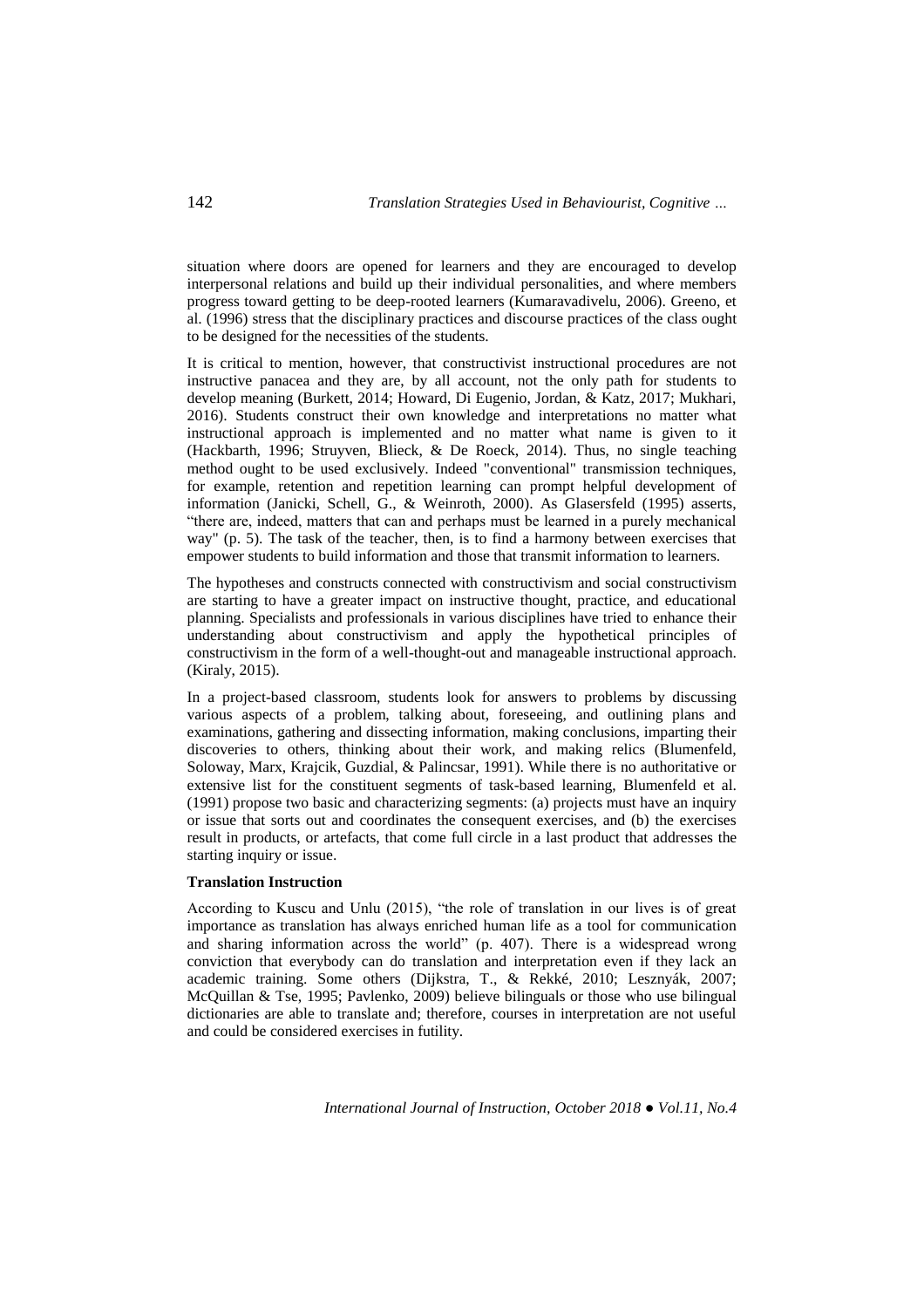Nida (2004), notwithstanding, attests that regardless of such reactions to translation instruction, there has been a requirement for teaching and direction in figuring out how to interpret. In fact, the non-academic individuals who have become extraordinary interpreters by means of minor useful experiences are special cases in this respect. Also, the expressive and etymological contrasts in the two languages involved in the process of interpretation might exacerbate the problems existing in the multifaceted nature of exchanging the ideas for the interpreters. That is why, instructing interpretation is a need among the disciplines of language educating.

#### **Translating vs. Translation**

Translating refers to oral translation or interpretation while translation mainly refers to the rendering of written documents from one language to another (Nida, 1993; Nord, 2005; Munday, 2015). Also, translating is said to be a process-oriented activity whereas translation is considered product-oriented.

The requirement for the introduction of interpretation hypothesis/theories in translation training for numerous students and many instructors is not fully taken care of in the present state of the field. It is discussable that most skilled interpretation specialists in interpretation studies had never received any sort of formal or academic instruction (Nida, 1993; Nord, 2005, Munday, 2015). The capable specialist who is not equipped with any sort of formal preparation when translating logically adds to an arrangement of interpretation techniques that are subliminally actuated. For instance, while experiencing an informal or a famous expression, he or she first searches in the target language for a comparing expression. Above all, along these lines, we ought to make a sharp distinction between a hypothesis of interpretation and a hypothesis of interpreting.

First, a hypothesis of interpreting consists of an arrangement of reasonable standards and rules which are naturally actualized in interpretation practice and is subliminal. In contrast, a hypothesis of interpretation consists of an arrangement of hypothetical or theoretical standards and rules which are formally learned and deliberately connected by interpreters and it is conscious (Nord, 2005).

Second, through broad interpretation movement wherein the arrangement of standards and rules achieves a high level of automatization in experienced interpreters, a hypothesis of interpreting is actually procured through experiences and presentations, while a hypothesis of interpretation is formally learned as its hypothetical cases are tried against normally happening or created translational information.

Gradually, native speakers get familiar with the ups and downs of their languages which empower them enough to viably participate in any type of formal training to utilize their language more skilfully. So, interpretation specialists also, through broad interpretation movement, gradually create adequate translational fitness. In both cases, a hypothesis is produced intuitively which could be labelled as Hypothesis of Conveying and Interpreting (Amrani, et al., 2008).

### **Studies Conducted on Strategies in Translation**

Interpretation procedure needs focus on concepts beyond discovering theories in the target language or passing on the general meaning of the source language. To have a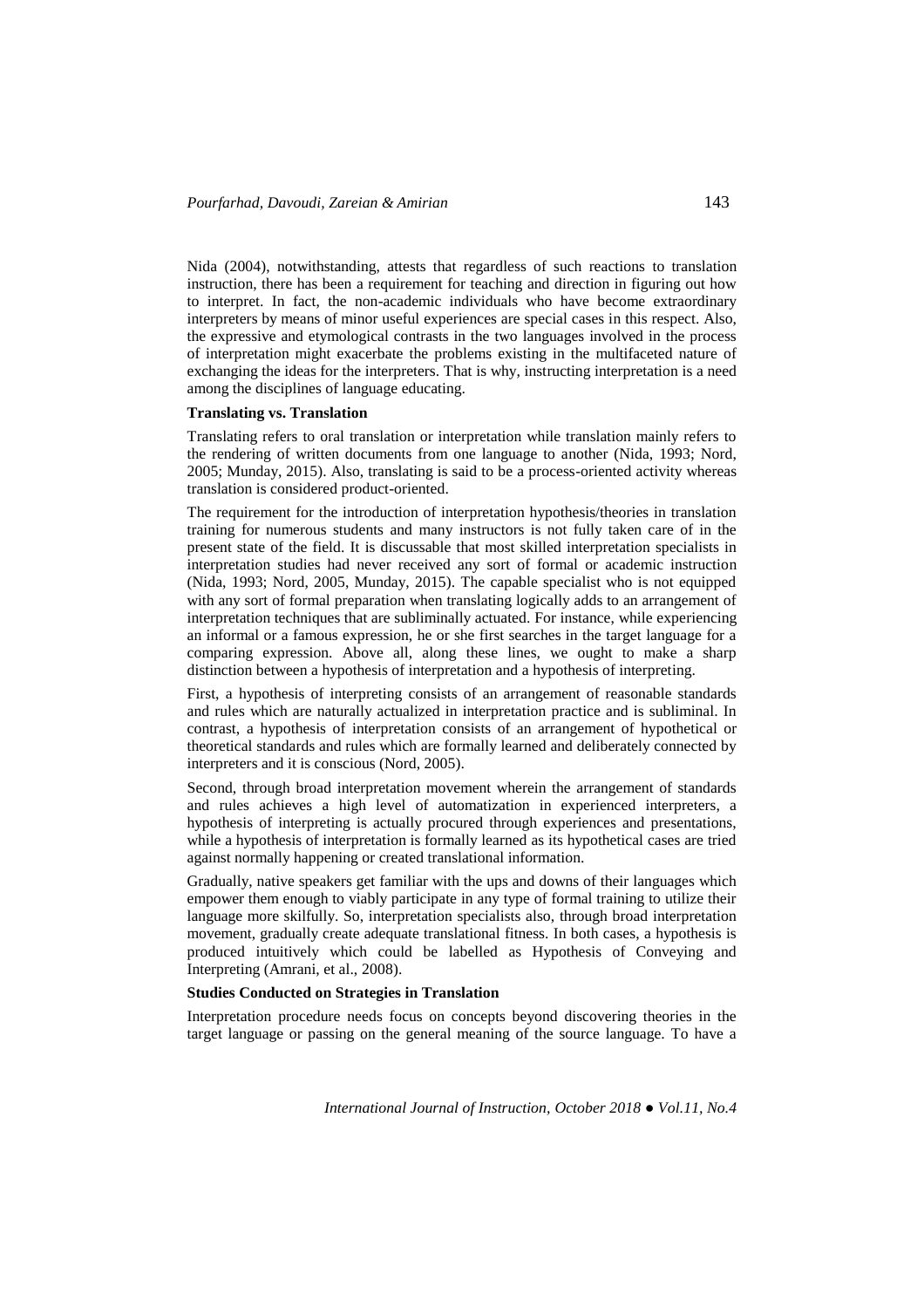rendering which is satisfactory and reasonable, as the premise of translating, a few methods and techniques ought to be chosen. The goals of the interpretation methods by Nida (1993) are as follows: 1) "Giving alteration of the form of the message to the necessities of the structure of the target language, 2) Delivering structures which are semantically equal, 3) Giving equivalent stylistic propriety, and 4) Conveying an equivalent communication load" (p. 226).

Numerous discoveries (Jääskeläinen & Trikkonen-Condit, 1991; Lörscher, 2005) propose that the overwhelming strategy of people with little involvement in interpretation comprises in supplanting expressions of one language with those of the other without more intricate content analysis. As noted by Lörscher, "most of the foreign language students produce translations mainly by an exchange of language signs" (Lörscher, 2005, p. 605). Tirkkonen-Condit comments that "novices tend to approach a translation task as a series of lexical or phrasal problems that are to be solved in the order in which they appear in the text. In novices' performance, translation tends to proceed word by word, phrase by phrase, sentence by sentence" (Tirkkonen-Condit, 2005, p. 408).

Then again, research conducted by Tirkkonen-Condit (2002), cited in Tirkkonen-Condit, 2005) demonstrates that an inclination to interpret literally happens in both learners and experienced interpreters. This is obvious in the interpretation process as well as in the completed interpretations. Tirkkonen-Condit claims that literal interpretation is the default system utilized by a person interpreting the content until that individual recognizes an issue with the content of the interpretation.

The inclination to interpret literally as a default method was initially noted by Newmark (1988) and then it was emphasized by Mandelblit (as cited in Tirkkonen-Condit, 2005) who did a psycholinguistic investigation in which bilinguals were requested to make an interpretation of colloquialisms from French into English and vice-versa. The results showed that "when translating DMC (different mapping condition) sentences, subjects tended to first suggest a word-to-word (and 'same mapping') translation for the source sentence and only later propose the better translation" (Tirkkonen-Condit, 2005, p. 409). Based on Lörscher (1991), interpretation forms observed in non-expert and expert interpreters have a considerable measure in common. He researched interpretation strategies utilized by foreign language learners and contrasted them with those utilized by expert interpreters. The aftereffects of his studies recommend that interpretation procedures observed in the two sets do not include huge contrasts; however, the procedures do vary in the recurrence and conveyance of various strategies (Lörscher 2005).

Similarly, as the contrasts between the interpretation techniques utilized by experts and non-experts are concerned, Tirkkonen-Condit states that novice interpreters and beginners concentrate on lexical units and look for data in outer interpretation aids, while specialists focus on the content itself, its semantic, inter-textual and pragmatic perspectives, attempting to elicit the data required as could reasonably be expected. The perception strategies of beginners have a local introduction, while those of specialists are worldwide and in line with the creation of new translation and interpretation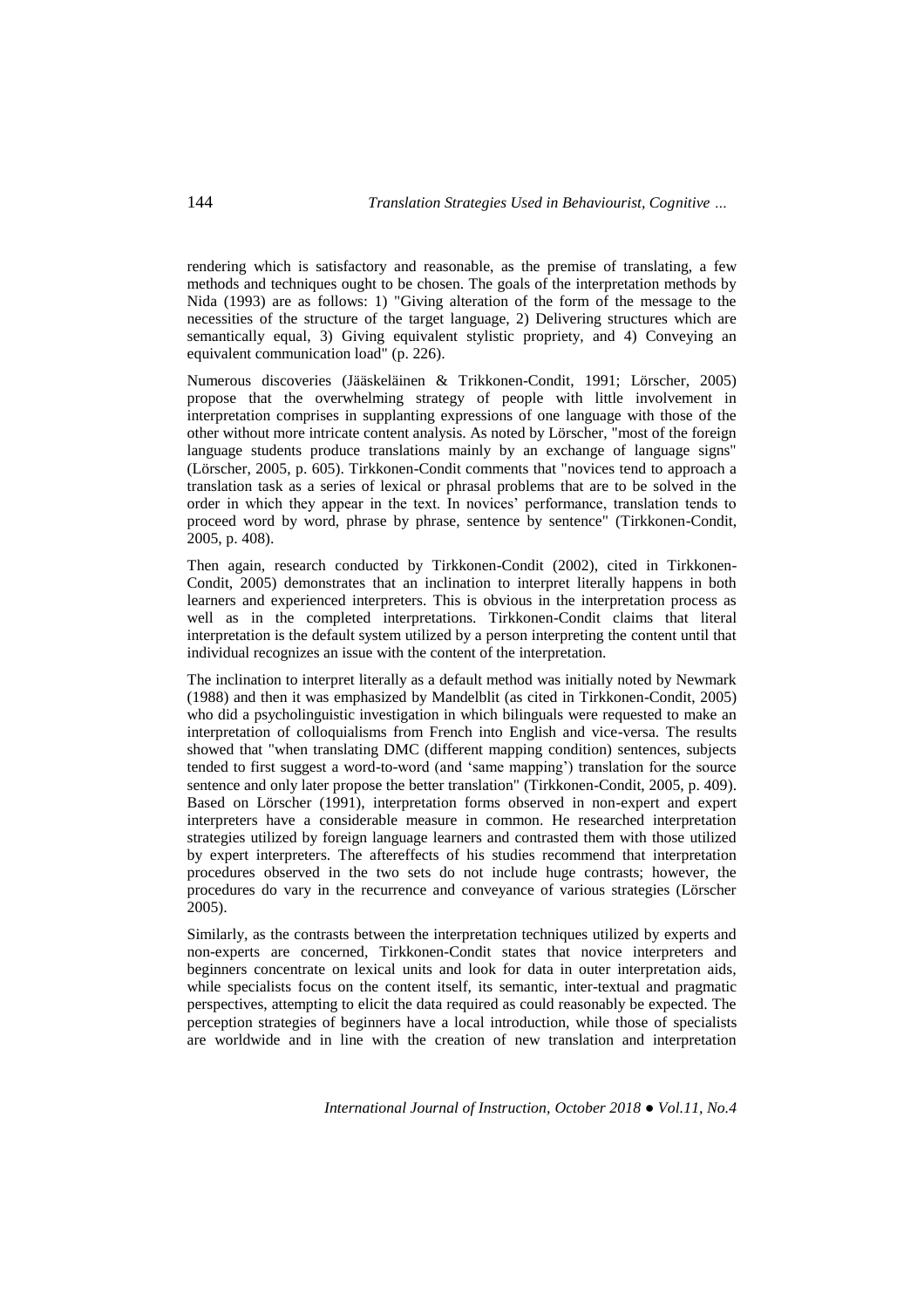strategies. The specialists tend to settle on some worldwide choices about the rising content of the interpretation (e.g. about its general style) at a moderately early phase of the procedure (Tirkkonen-Condit, 2005). These discoveries are in consonance with those of Jääskeläinen (1996).

As the present study was an attempt to investigate the comparative effect of teaching translation through behaviourist, cognitive, and constructivist approaches among Iranian students majoring in English translation and the strategies employed by the learners in each of these three strands, the following research question was proposed:

*Which translation strategies emerge in behaviourist, cognitive, and constructivist approaches towards teaching translation to Iranian EFL learners?*

## **METHOD**

### **Participants**

The participants of this study comprised 120 bilingual EFL learners studying English Translation in Islamic Azad University of Tabriz who were selected based on their performance on a standardized language proficiency test (Oxford Placement Test, Quick Test). To conduct the study, 120 students (samples) were selected out of the total 150 participants who were senior students majoring in English translation. The participants received a copy of the Quick Oxford Placement Test, which is a standard measurement device developed and verified by Oxford University. Considering the participants scores, the researchers selected 120 learners whose scores were between 31 and 47 as the upper-intermediate learners to take part in the study. The participants were both males and females with the age range of 18 to 25. The participants were senior students studying English translation and were therefore familiar with translation activities. The selected participants were randomly divided into four groups (three experimental groups and one control group with 30 students in each). The instructor was one of the researchers with 16 years of experience in teaching translation to the Iranian EFL learners. She has been actively involved in training translators in the Islamic Azad University of Tabriz in the past sixteen years.

## **Instrumentation**

To collect the required data, the researcher used Quick Oxford Placement Test (QPT), pre- and post-tests of translation performance, and portfolios. The following section describes the research instruments that were used in this study.

### *Oxford Placement Test*

To assess the English language proficiency level of the participants, a standardized version of Oxford Placement Test was used. Oxford Placement Test (quick test, version 2) is in concordance with the European framework and is used to specify the proficiency level of students prior to the treatment and for placement purposes in the language institutes. The test has been frequently used in different studies and according to the Oxford University Exam Centre website (www.oxfordenglishtesting.com), the test enjoys a high reliability (KR-21=0.91).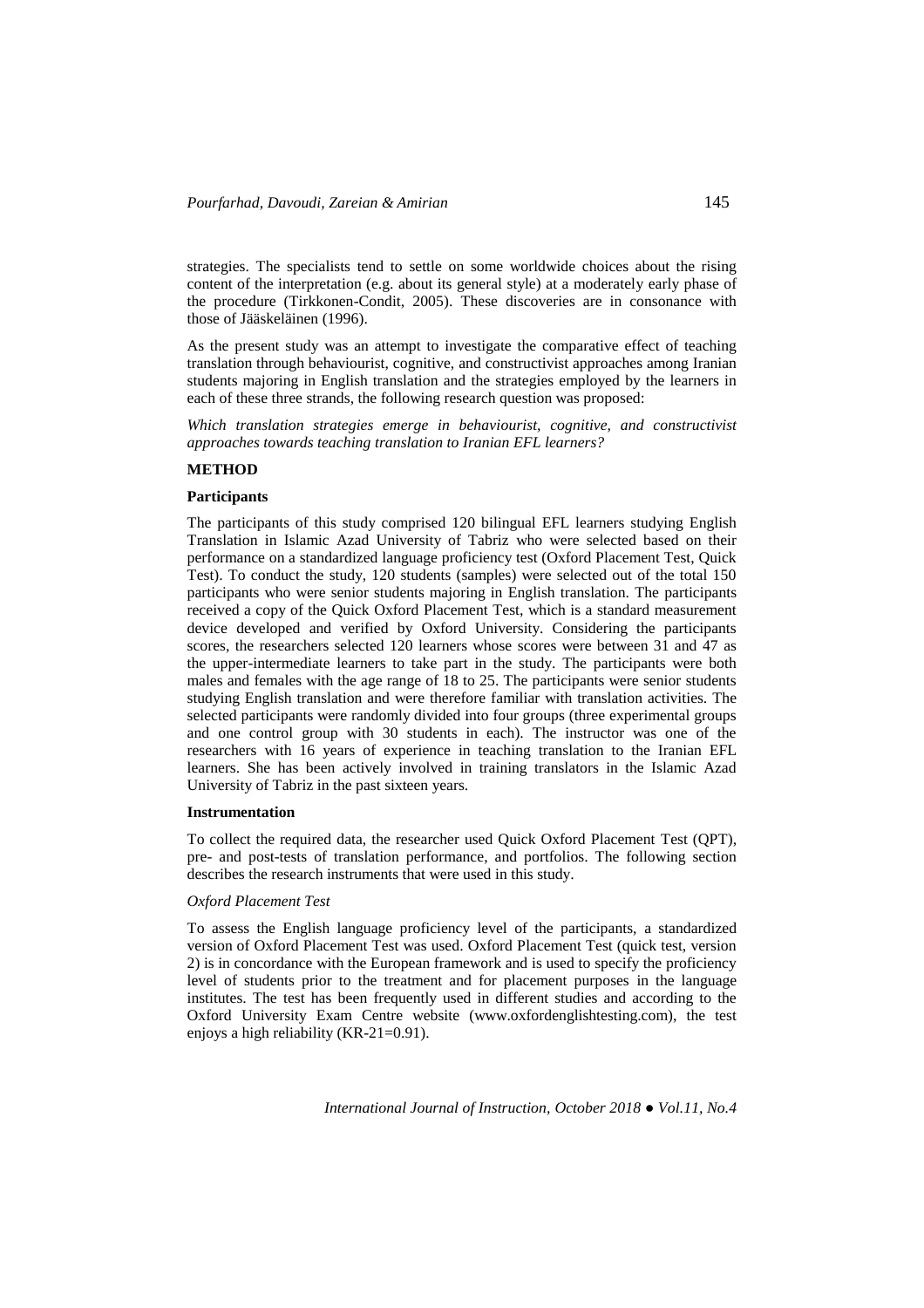### *Translation Performance Tests (pre-and post-tests)*

A translation activity task was performed by the participants. The texts used for this task were selected based on the proficiency level of the learners (upper-intermediate) and were put to the scrutiny of two experts in translation and TEFL. Hence, the overall validity of the translation tasks was reinforced. The texts were then put to the scrutiny of two experts in translation and TEFL. This was done to ensure the content validity of the texts which were used as the translation task. The texts were mainly covering the social, political, and educational themes. Each task included three to four passages and two parallel tasks were developed this way. The translation texts embedded in the tasks were both form Persian to English and vice-versa

### *Learners' Records and Diaries*

To ensure if the participants had gone through schedules appropriately, and to see if they could get familiar with the strategies they had received to improve their abilities in translation, all the learners in different groups were trained to present diaries. The teacher, who enjoyed 20 years of experience in training translators at the academic level, was familiar with portfolios and their learning mechanism. Hence, she provided the learners with enough information concerning the diaries they were to develop. These diaries were presented in portfolios by the learners and also included the teachers' comments and feedbacks as well as the learners' reports on their own learning. As an example, one of the students had a note, *"I thought using a bilingual dictionary was enough to do translation. Now I know not only it does not help me but impedes my understanding of the text."*

Teacher's notes and suggestions for each session and for each learner were accommodated continuously and as the number of learners in each class was limited, it was possible for the teacher to check the students' problems in translation and to discuss the details of extra-curricular activities with them. For example, the teacher's notes on a student's translation foes as follows: *"You had better read the text thoroughly and completely and then start translation."* The teacher also developed an axial recording system of the data, based on each learner's diaries and evaluated the learner's progress based on a process-based, formative and qualitative mode. For example, for Saman, one of the learners, she had noted, *"Saman is progressing well. In the beginning sessions, she did not pay attention to the purpose of the text, but now he considers this fact."* This provided the researchers with the probable strategies the learners picked up, the extent to which they developed their translation and translating abilities, the frequency of the strategies employed, and the novelty of the strategies discovered by the learners.

#### **Procedure**

One hundred and fifty participants received a standardized proficiency test, namely Quick Oxford Placement Test (QPT), quick version and the ones whose scores fell at the upper-intermediate level (between 31 and 47) based on the standard scale, were labelled as the main participants of the study. The selected learners were randomly divided into four groups (three experimental groups and one control group with almost 30 students in each). Prior to the treatment, all the participants took a translation test as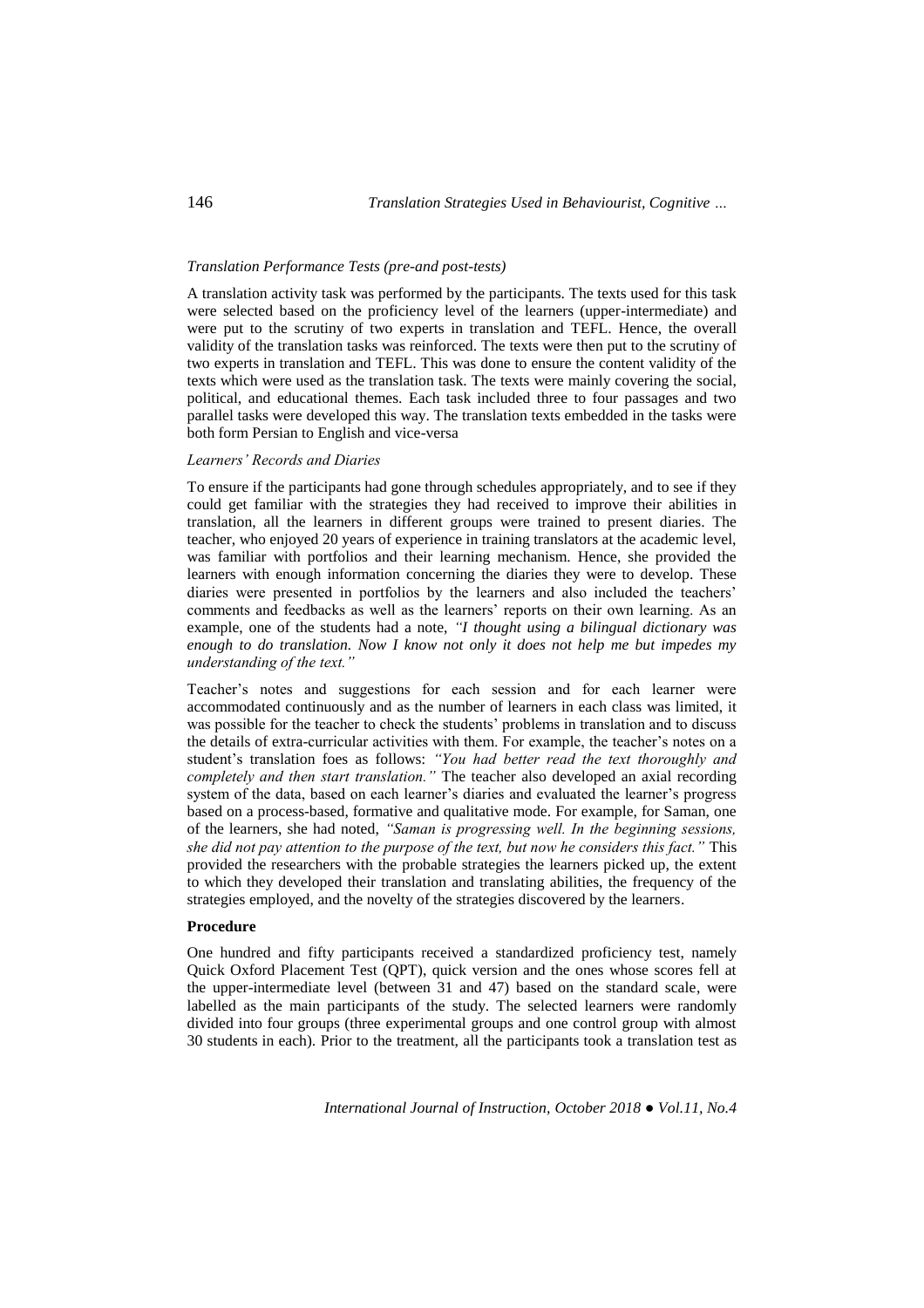the pre-test in which they were asked to translate some passages from English to Persian and vice-versa to elicit the information and data needed for the purpose of the study. These texts were selected by the researchers based on their complexity level, content, and genre. To score the translation of students, the Translation Toolkit Evaluation of UTAH University (2013) was used.

#### **Intervention**

The treatment in all the four groups lasted 20 sessions. Each session was 90 minutes in which the participants of each group were exposed to both shared and differential, treatment- oriented activities. Half of the class time (45 minutes) was devoted to the shared activities for all the groups and the other half (45 minutes of the class time) was allotted to the specific treatment in each group. The learners attended the classes two times a week; therefore, they experienced the intervention for ten consecutive weeks. All the learners received shared and differential activities and instructions. The shared activities for all the four groups were as follows:

#### *Shared Classroom Activities*

All the learners in different groups received training in translation. They received the same texts, vocabularies, grammatical points, jargons, and idioms. The learners in all the groups were briefed about the portfolios as well and all of them were encouraged to keep portfolios of their developmental process in the translation classes. They were asked to report on the strategies they used in their translation activities (when translation was looked at as a product) and while translating (when translation was considered as a process). These measures helped the researcher categorize translation and translating strategies developed by students in each teaching method domain as well. The teacher (researcher) also kept diaries concerning what she did in each class and based on each method employed in the classroom. This helped her have a clear classroom program and lesson plan.

### *Differential Instructions and Activities*

The experimental groups and the control group of the study received their specific trainings and instructions as follows:

*Experimental group I*: Experimental group I (Behaviouristic Group, BG hereafter) received its instructions based on the techniques rooted in the combination of behaviouristic learning and structuralism (Burns & Richards, 2009). The techniques followed what is mainly found in the Audio-lingual Method and Situational Language Teaching (Larsen-Freeman, 2000). Though the idea of employing such a method in teaching translation was totally new, the techniques used in this teaching method were implemented in translation. Hence, the students were encouraged to practice text contraction, text expansion, transformation, Integration, repeating translations, target text restoration, source text modification and translation, translation completion, phrase replacement, restatement of translations done, and target text modification.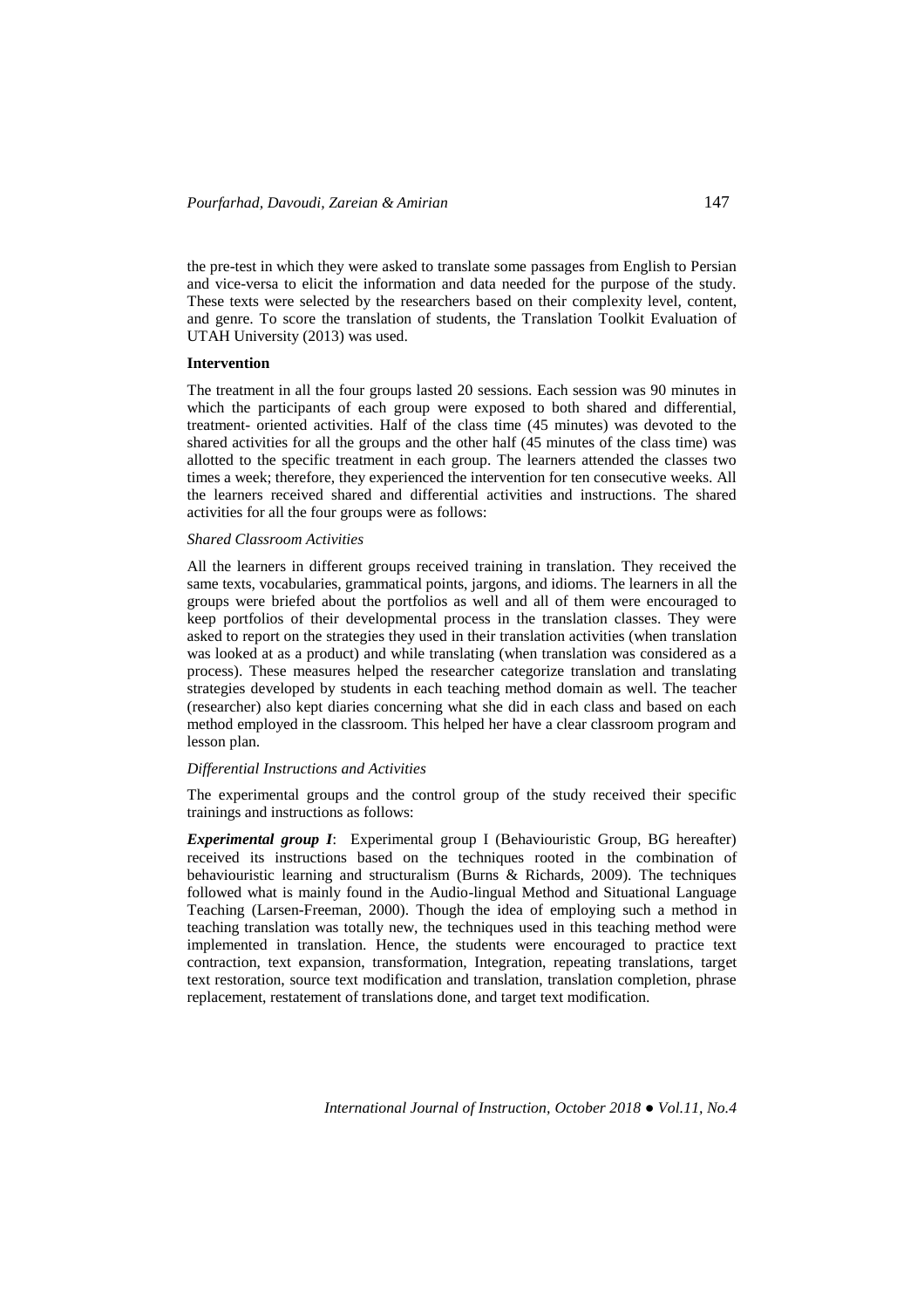*Experimental group II*: Experimental group II (Cognitivist Group, CG hereafter) followed the teaching techniques developed based on cognitive learning theory, or to put it more specifically, cognitive-code learning and teaching (Wilkins, 1990).

Kumaravadivelu (2006) categorizes all those methods that are principally concerned with cognitive process of language learning as learning-centred methods. He continues that "a preoccupation with meaning-making will ultimately lead to target language mastery…In this case, language development is more incidental than intentional"(p. 90). There are some points in his arguments that contrast with cognitive-code learning as a learning-centred method. He asserts that according to learning-centred pedagogists, even if there is no explicit grammar explanation, through focusing on meaning making, learners can internalize the grammar rules. Hence, the techniques used in teaching translation energized by cognitive code learning could be developed as follows:

Explicit teaching of texts, grammatical points and translation techniques were followed. Meaningful practice of translation from Persian to English and vice-versa were focused on and creativity in translation was encouraged. Analytical translation of texts based on Baker's (2010) criteria which considers semantics, syntax, textual issues, and pragmatics as well as critical thinking were focused on in this group. Any explanation given was followed by exercises in order to help the learners develop a translation competence cognitively (Alves, 2015). As cognitive learning could be defined as a process-based approach to learning, the process-oriented views in translation (Munday, 2015) was followed in developing exercises, tasks, and drills in translation; therefore, translating tasks, and not translation ones, seemed to be more in line with such a perspective. The learners in the CG were asked to provide the teacher (here the researcher) with their think-aloud protocols, strategy reports, and translating actions.

*Experimental group III*: Experimental group III (Constructivist Group, CNG hereafter) followed the main concepts of constructivism as well as the core concepts of cooperative learning and sociocultural theories of learning (Vygotsky, 1986).

Johnson (2004) argues that cooperative learning, scaffolding, and ZPD are the main concerns of any pedagogical program in the constructivist theory of learning. Accordingly, the students in the CNG group followed the techniques mostly followed in socio-culturally oriented programs (Eser, 2014; Lantolf, 2000). Working in cooperation, team work, peer correction, group translation, jigsaw techniques in translation, and scaffolding techniques, especially reciprocal scaffolding and peer/collective scaffolding (Babbitt, 2013) were put into practice in the translation activities of this group. This group received both peer-feedback and teacher feedback.

*Control Group***:** The control group followed the conventional translation activities such as translating the texts and bringing them into classroom to be checked by the teacher. This type of exercise was translation-oriented and could be labelled as a productoriented activity (Munday, 2012). Therefore, this group mainly received teacher feedback (Ellis, 2008). However, because of the classroom atmosphere, a bit of selfcorrection and peer feedback was encouraged among the learners.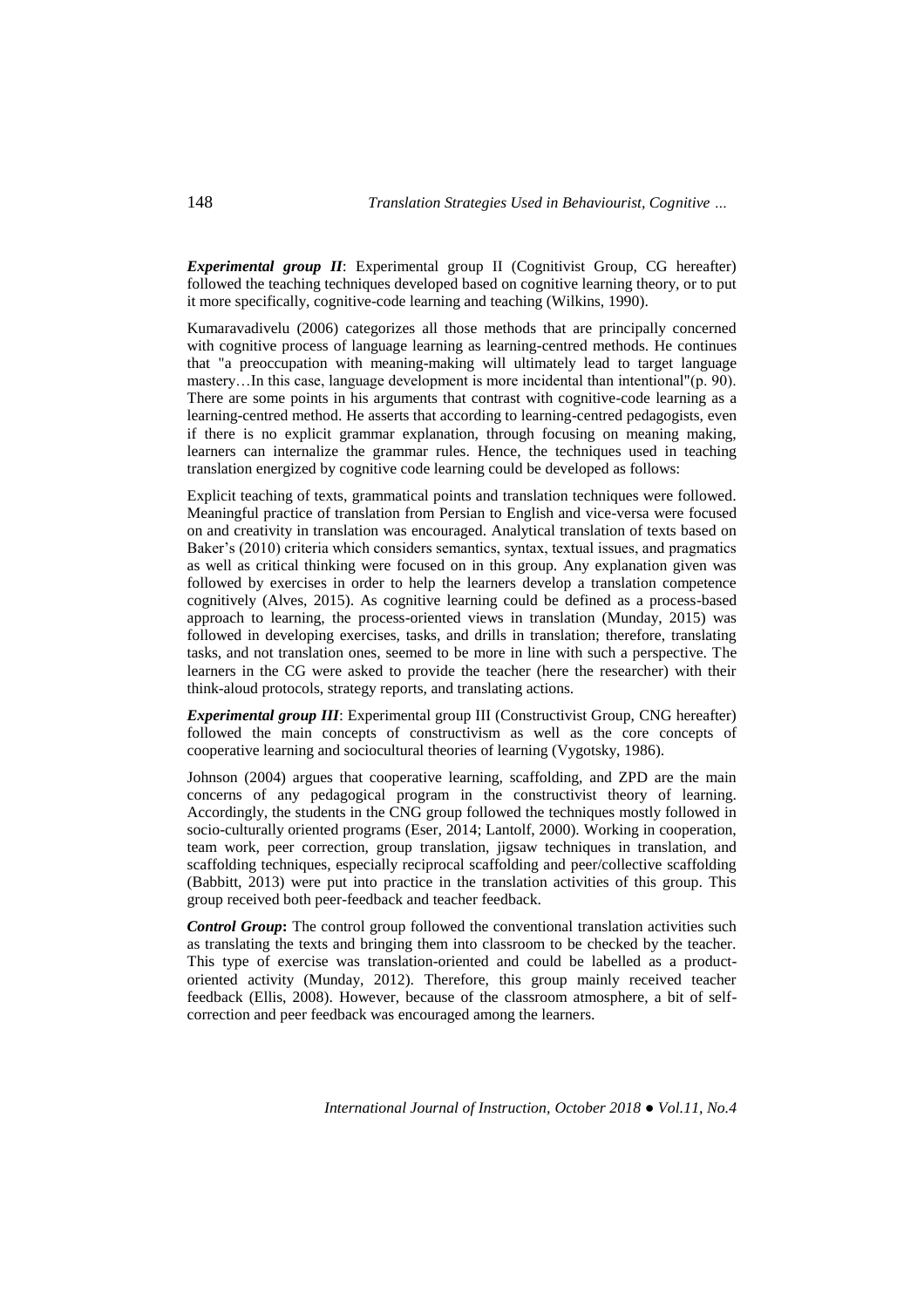Following the treatment, all the learners in the four groups received the post-test of translation performance to see if the treatment had significantly affected their translation performance.

### **Qualitative Data Analysis**

The qualitative data were analysed through employing open coding and axial coding. The data were then analysed and the data derived was categorized, reported and scrutinized through covering the available literature. The learners' diaries, portfolios, and reports were analysed every day based on both descriptive and explanatory analyses as follows:

#### *Descriptive Analysis*

In the descriptive analysis, different views of translation observed by the teacher in the classroom(s) were distinctly recorded and described. The teacher's notes, suggestions, corrections and the like were categorized and mentioned. The learners' extent of development in each and every session was recorded and gradually a tentative, flexible and formative criterion was formed for the researchers, based on which they could analyse the learners' progress. This part included extracting the main points of diaries, categorizing the data and information gained through classroom observations, and the information represented in the learners' diaries.

### *Explanatory Analysis*

The present study also employed explanatory analysis in which, based on the *open/axial coding* and *structuring*, explanations were presented. Hence, the results were classified and categorized in the frequency tables and explained. Therefore, the prominent and useful strategies employed by the learners while translating were also taken into consideration.

## **FINDINGS**

The research question of the study, which was descriptive and qualitative in nature, aimed at investigating the translation strategies emerged in behaviourist, cognitive, and constructivist approaches towards teaching translation to Iranian EFL learners in the upper-intermediate level.

To answer this question which is qualitative in nature, all 120 participants of the study were trained to present diaries and portfolios. The prime assumption was to ensure if they went through programs, and could get familiar with the strategies they had received to improve their translation ability. These diaries shaped a portfolio for all learners and also included the teachers' comments and feedbacks as well as the learners' reports on their own learning. This also presented the researchers with the data required to find out the most prominent, successful translation strategies employed by the learners.

Both descriptive and explanatory analyses were employed to analyse the data collected. This provided the researchers with the types of translation strategies the learners picked up, the extent to which they developed translation ability, the frequency of the strategies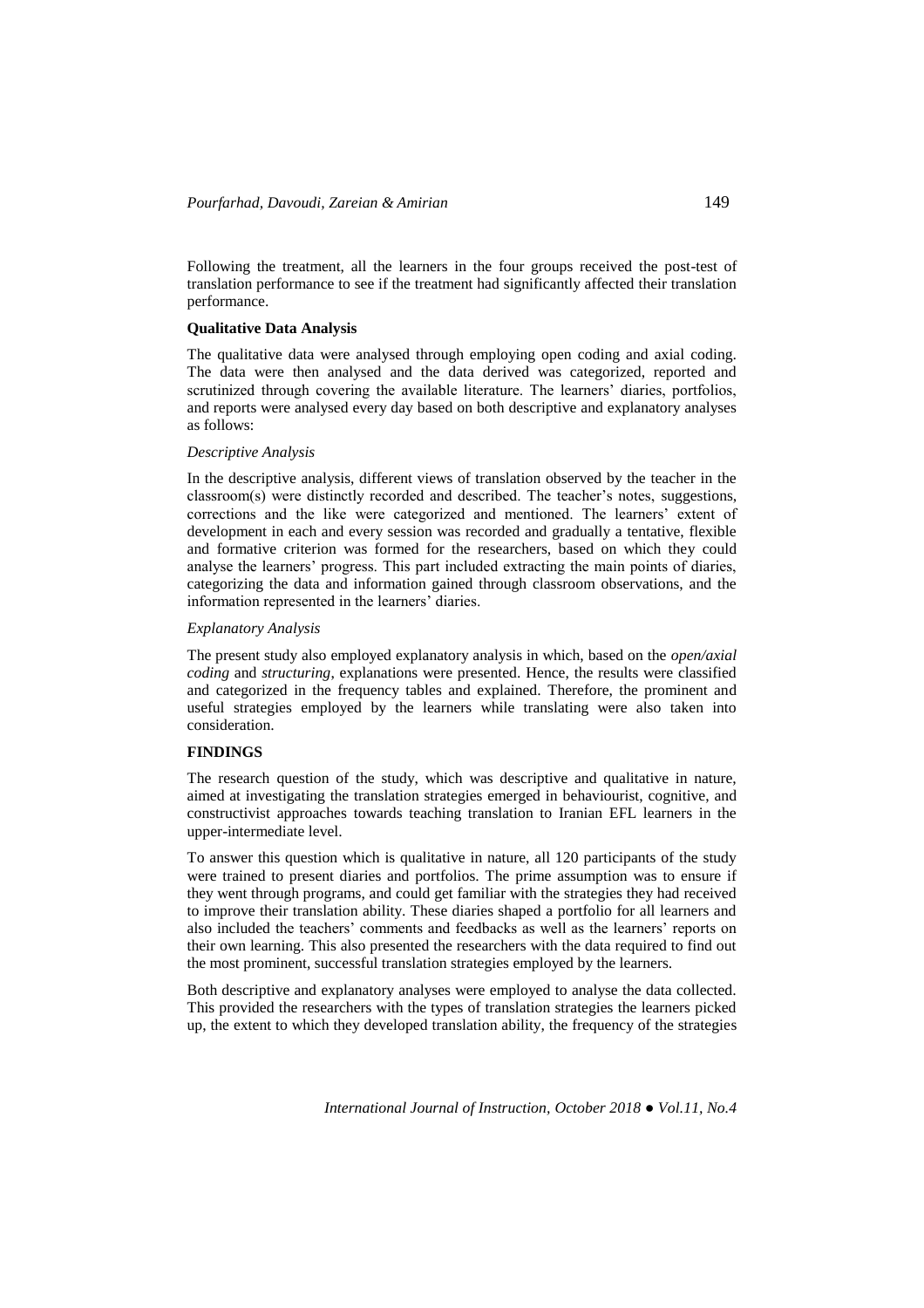employed, and the novelty of the strategies discovered by the learners. Table 1, represents the type, frequency, and percentage of the translation strategies the participants mostly employed in details.

| ٧ |  |
|---|--|
|---|--|

|                            |                       | Type and frequency of the strategies the participants mostly employed |  |
|----------------------------|-----------------------|-----------------------------------------------------------------------|--|
| $\mathbf{T}$ $\mathcal{L}$ | Courses in Broadwater | $\mathbf{r}_{\text{max}}$                                             |  |

| Types of            | <b>Strategy Description</b>                                                                                                          |                | <b>Frequency Count</b> |                          |                          |       |  |  |
|---------------------|--------------------------------------------------------------------------------------------------------------------------------------|----------------|------------------------|--------------------------|--------------------------|-------|--|--|
| Strategies          | Beh.                                                                                                                                 |                | Cog.                   | Const.                   | Control                  | total |  |  |
|                     | Focusing on the written English structures (such as dangling                                                                         |                |                        |                          |                          |       |  |  |
|                     | construction, subjunctive mood, inversion, and the like) and their                                                                   | 22             |                        |                          |                          |       |  |  |
| Cognitive           | Persian equivalents as well as employing them in one's translations.                                                                 |                | 18                     | 14                       | 11                       | 65    |  |  |
| Socio-              | Consulting with the teacher and using the translations and the                                                                       |                |                        |                          |                          |       |  |  |
| affective           | suggestions made.                                                                                                                    | 13             | 14                     | 13                       | 11                       | 51    |  |  |
|                     | Doing gist translation, summarizing texts, focusing on the content                                                                   |                |                        |                          |                          |       |  |  |
| Cognitive           | maintenance, length, cohesion, cohesiveness, and other discourse                                                                     | 10             | 12                     | 11                       | 10                       | 43    |  |  |
|                     | features.                                                                                                                            |                |                        |                          |                          |       |  |  |
|                     | Focusing on the text organization in translation and the placement of                                                                |                |                        |                          |                          |       |  |  |
| Cognitive           | various parts of a text based on the purpose and the genre type                                                                      | 13             | 12                     | 10                       | 6                        | 41    |  |  |
|                     | Planning and trying to translate into the target language (English) and                                                              |                |                        |                          |                          |       |  |  |
| Meta-               | write the way target language writers (native speakers) write and                                                                    | 10             |                        | 9                        | 8                        | 36    |  |  |
| cognitive           | employing the same structures in new situations while translating<br>from Persian to English.                                        |                | 9                      |                          |                          |       |  |  |
| Meta-               | Analysing source language texts and focusing on the methods of                                                                       |                |                        |                          |                          |       |  |  |
| cognitive           | writing, modes, moves, and the internal concepts presented in them,                                                                  | 8              | 7                      | 10                       | 7                        | 31    |  |  |
|                     | then trying to keep the same in the target language reproductions.                                                                   |                |                        |                          |                          |       |  |  |
| Cognitive           | Keeping a portfolio of notes to be reviewed in case required.                                                                        | $\overline{7}$ | 8                      | 9                        | $\overline{\mathcal{I}}$ | 29    |  |  |
|                     | Reading a lot of issues in English, specifically the main articles                                                                   |                |                        |                          |                          |       |  |  |
|                     | covering the text under translation to get familiar with the concepts in                                                             |                |                        |                          |                          |       |  |  |
| Cognitive           | the text and copying the most interesting and most frequently used                                                                   | 9              |                        |                          |                          |       |  |  |
|                     | structure and sentences to be used later, while translating.                                                                         |                | 7                      | 5                        | 6                        | 27    |  |  |
|                     | Using bilingual dictionaries to find out the meaning of the words and                                                                |                |                        |                          |                          |       |  |  |
|                     | expressions and to follow the modelling presented in the examples in                                                                 |                |                        |                          |                          |       |  |  |
| Cognitive           | case of translating from Persian to English, employing a diction-                                                                    |                |                        |                          |                          |       |  |  |
|                     | oriented perspective.                                                                                                                | 6              | 6                      | 7                        | 6                        | 25    |  |  |
| Meta-               | Focusing on the genre types and examining their differences in style,                                                                |                |                        |                          |                          |       |  |  |
| cognitive           | diction, and form of presentation in both Persian and English.                                                                       | 5              | 6                      | 6                        | 4                        | 21    |  |  |
| Meta-               | Following the creative modes found in the narratives and trying to                                                                   |                |                        |                          |                          |       |  |  |
| cognitive<br>Socio- | produce similar ones in the target language translations.                                                                            | 6              | 4                      | 4                        | 4                        | 18    |  |  |
| affective           | Discussing, comparing, and contrasting the English and Persian<br>words, collocations, expressions, idioms, structures, and concepts |                |                        |                          |                          |       |  |  |
|                     | with friends and the teacher, connecting the notable structures,                                                                     |                |                        |                          |                          |       |  |  |
|                     | collocations, etcwith the cultural concepts.                                                                                         | 5              | 4                      | 4                        | 3                        | 16    |  |  |
| Meta-               | Concentrating on the method of expansion and translating/translation                                                                 |                |                        |                          |                          |       |  |  |
| cognitive           | development found in the course books of translation and using them.                                                                 | 3              | 4                      | 3                        | 3                        | 13    |  |  |
|                     | Learning form authentic materials and following the way openings                                                                     |                |                        |                          |                          |       |  |  |
|                     | and closings are developed in various situations and writing types                                                                   | 4              | 3                      | 3                        | $\overline{c}$           | 12    |  |  |
| Cognitive           | while translating from Persian to English                                                                                            |                |                        |                          |                          |       |  |  |
| Socio-              | Being open to criticisms to minimize the problems and also eradicate                                                                 |                |                        |                          |                          |       |  |  |
| affective           | them, whether presented through the teacher or peers.                                                                                | 4              | 2                      | 2                        | 2                        | 10    |  |  |
| Socio-              | Seeking for the differences between English and Persian models of                                                                    | $\overline{c}$ | $\overline{c}$         | $\overline{\mathcal{L}}$ | $\overline{2}$           | 8     |  |  |
| affective           | writing to translate more accurately.                                                                                                |                |                        |                          |                          |       |  |  |
| Socio-              | Being very interested in consulting with working interpreters and                                                                    |                |                        |                          |                          |       |  |  |
| affective           | translators whenever possible (in the meetings, seminars, via the net,                                                               | $\mathfrak{2}$ | $\overline{c}$         | $\overline{c}$           | $\overline{c}$           | 8     |  |  |
|                     | and conferences).                                                                                                                    |                |                        |                          |                          |       |  |  |

A total of 454 common strategies were examined and categorized into 17 general learning strategy types. It is worth mentioning that the strategies reported enjoyed the classification presented by O'Malley, et, a1. (1985). According to the frequency of the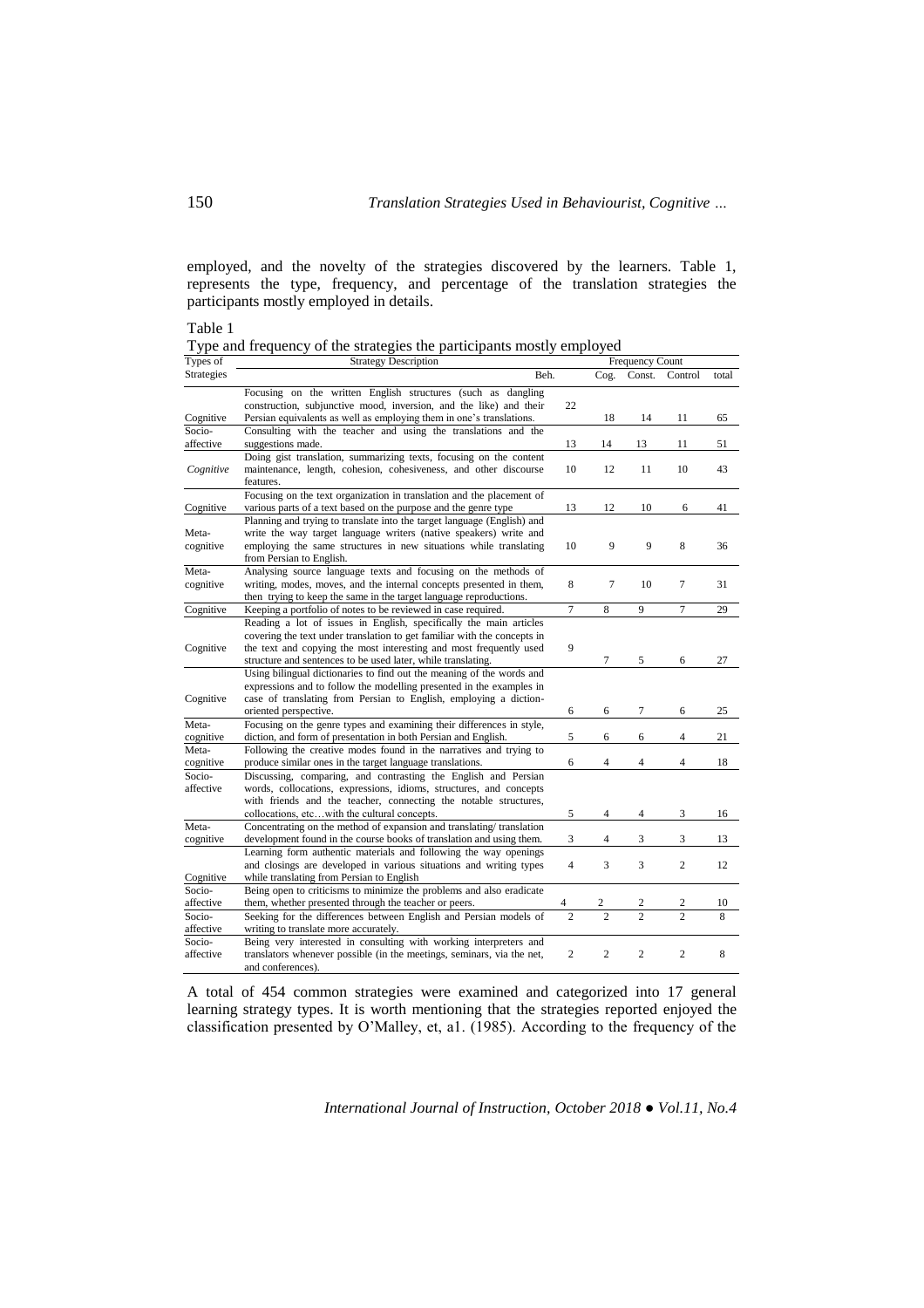strategies presented and based on the records of the learners' diaries, it could be concluded that cognitive strategies (items 1, 3, 4, 7, 8, 9, 14), metacognitive strategies (items  $5, 6, 10, 11, 13$ ), and socio-affective strategies (items  $2, 12, 15, 16, 17$ ) were predominantly used by the learners to improve their translation development and learning to translate.

As it could be seen in the table, the most frequent strategies emerged among the learners of different groups fell in the domains of cognitive and metacognitive strategies. The constructivist group who received the highest score in their post-test of translation had reported they enjoyed cases 1, 4, 5, 8, 11, 12, 14, 15, 16, and 17 while the cognitive group which was placed second in the ranking, had reported they enjoyed strategies 12, 3, 10, 13, 16, and 17. For the behaviouristic group which came third in the ranking, cases 6, 7, 9, 10, 16, and 17 had been absorbing. For the control group, cases 16 and 17 which fall in the area of socio-affective strategies had been interesting.

As Table 1 shows, the most frequent strategies for all groups are as follows:

a. Focusing on the English grammatical structures in translation and employing them in one's final work: structures such as dangling construction, subjunctive mood, inversion, and the like.

b. Consulting with the teacher and putting to application the suggestions made

c. Summarizing texts, focusing on the content maintenance, length, cohesion, cohesiveness, and other discourse features

d. Focusing on the text organization and the placement of various parts of the target language text based on the purpose and the genre type in the source language text

e. Planning and trying to write the way native speakers write in the target language and employing the same structures in new situations.

The less frequent strategies for all groups of learners dealing with translation development, as the Table1 shows, are as follows:

a. Being open to criticism to minimize the problems and also eradicated them, whether presented through the teacher or peers

b. Seeking for the difference between English and Persian models of writing, and

c. Being very interested in the writing/talking to/chatting with the translators and interpreters whenever possible (in the meetings, seminars, via the Internet, and conferences).

### **DISCUSSION AND CONCLUSION**

It seems that both *diction* and *structure* have played effective factors in the betterment of learners' translations in all groups under experiments. It might be concluded that learners taking part in the study were absorbed by these two notions more than other points related to translating into their second language, English. The findings showed that focusing on characters of the translated stories and narrations, movies, creating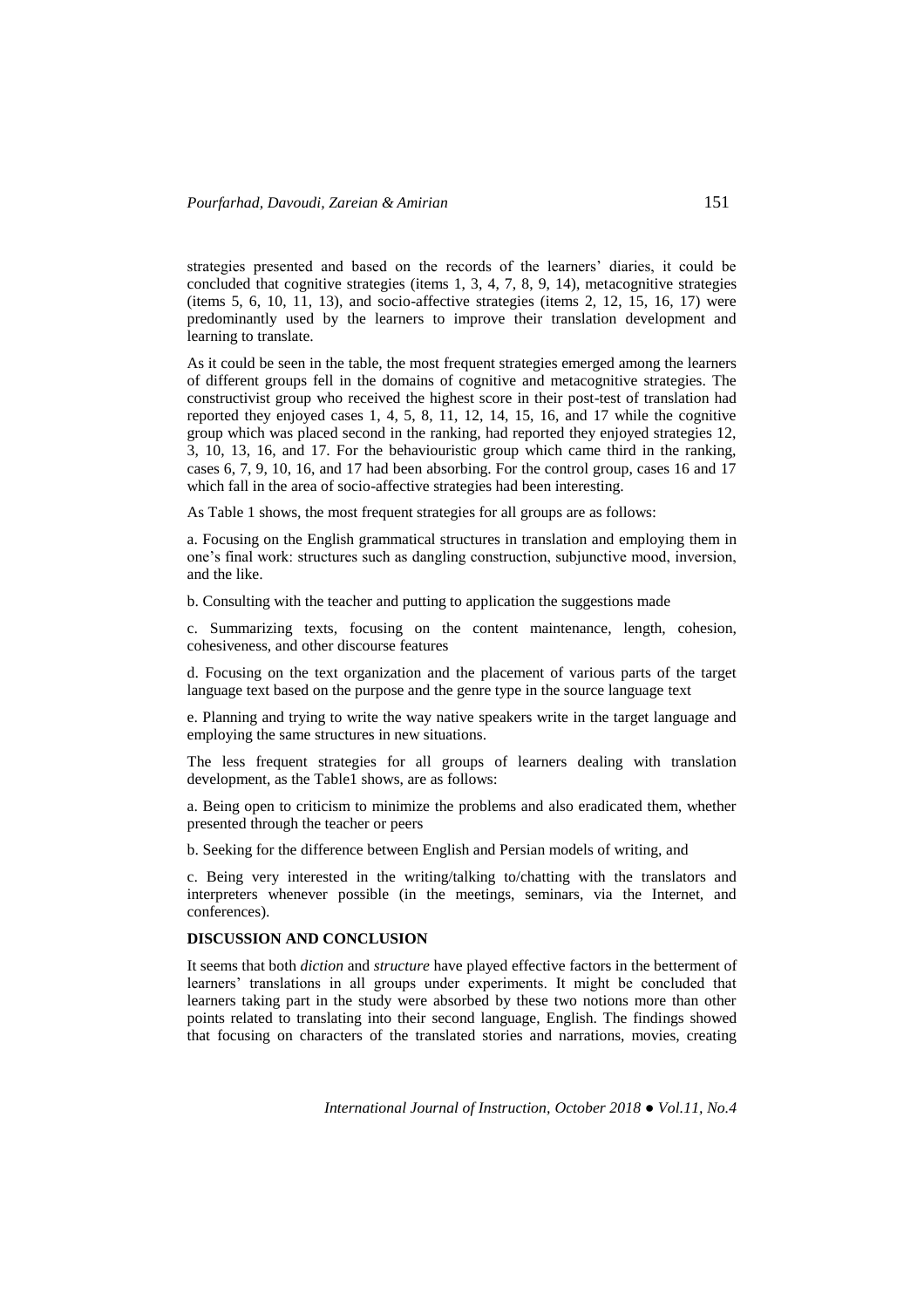imaginary readers, and practicing the use of cohesive devices have been among the less absorbing strategies for the learners of the study. The literature on translation development; however, presents these strategies among the most useful ones (Alves, 2015; Atherton, 2013; Eser, 2014; Montafej & Nemati, 2014).

The reason might lie in the fact that experiencing translation development has been so novel an idea for the learners taking part in the study that they have not been able to delve into its various aspects. Also, they might have found getting familiar with the strategies successful translators employ difficult to master and time consuming. The other reason is that individual differences might have affected the learners' performance in developing translations in either of the two languages (Persian and English) and their strategy development.

The findings of the study, which relied on the learners' diaries and portfolio, also contributed to the idea that translation students can be better translators in case they employ different translation strategies. The findings of the descriptive analysis revealed that Iranian EFL learners enjoy high potential to initiate specific strategies to solve their problems while translating from Persian to English or vice-versa. As Oxford (1990) implies, the emergence of strategies and their frequency could be related to the immediate needs of the second language learners (and translators here and now) to solve their learning (or translating) problems. These strategies could be self-oriented, peersupported, or teacher-directed (Petersen, 2003).

This finding is in line with Liao's (2006) study on the EFL learners' beliefs and strategy use of translation in English learning, emphasizing that translation strategies such as focusing on the discourse features and focusing on grammatical structures help the development of translation among EFL learners. This finding can also take support from Alves's (2015) study on translation development among EFL learners in Spain, specifying that focusing on the text organization plays a significant role in correct translation. The studies conducted by SLA researchers (Cohen, 1998; Maftoon & Amiri, 2012; McLeod, 2003; Phillips & Soltis, 2009) and the ones in translation studies (Liao, 2006; Mogahed, 2011; Munday, 2015; Němec, 2011) also support the idea that "those who can employ more strategies effectively are better translator" (Kiraly, 2015, p.11).

While some personality characteristics such as being willing to take risks and being inquisitive seem to be useful in describing the successful translator, a number of other characteristics like motivation, attitude, aptitude, instruction, willingness to communicate, meta-cognition strategies, and autonomy seem to be very effective factors which could be further researched (Kiraly, 2015; Zhao, et al., 2015).

The findings reveal a pattern of strategy use emerging from the participants' portfolios which enables a strategy profile of the highly active students to be suggested. Based on the results of this study, the most proficient groups of students appear to use strategies which enable them to work consciously on their general reading comprehension ability and to interact frequently with the text in the target language. The findings of the study could be employed by EFL instructors and translation community members in Iranian schools, universities, and language institutes and elsewhere. Materials developers may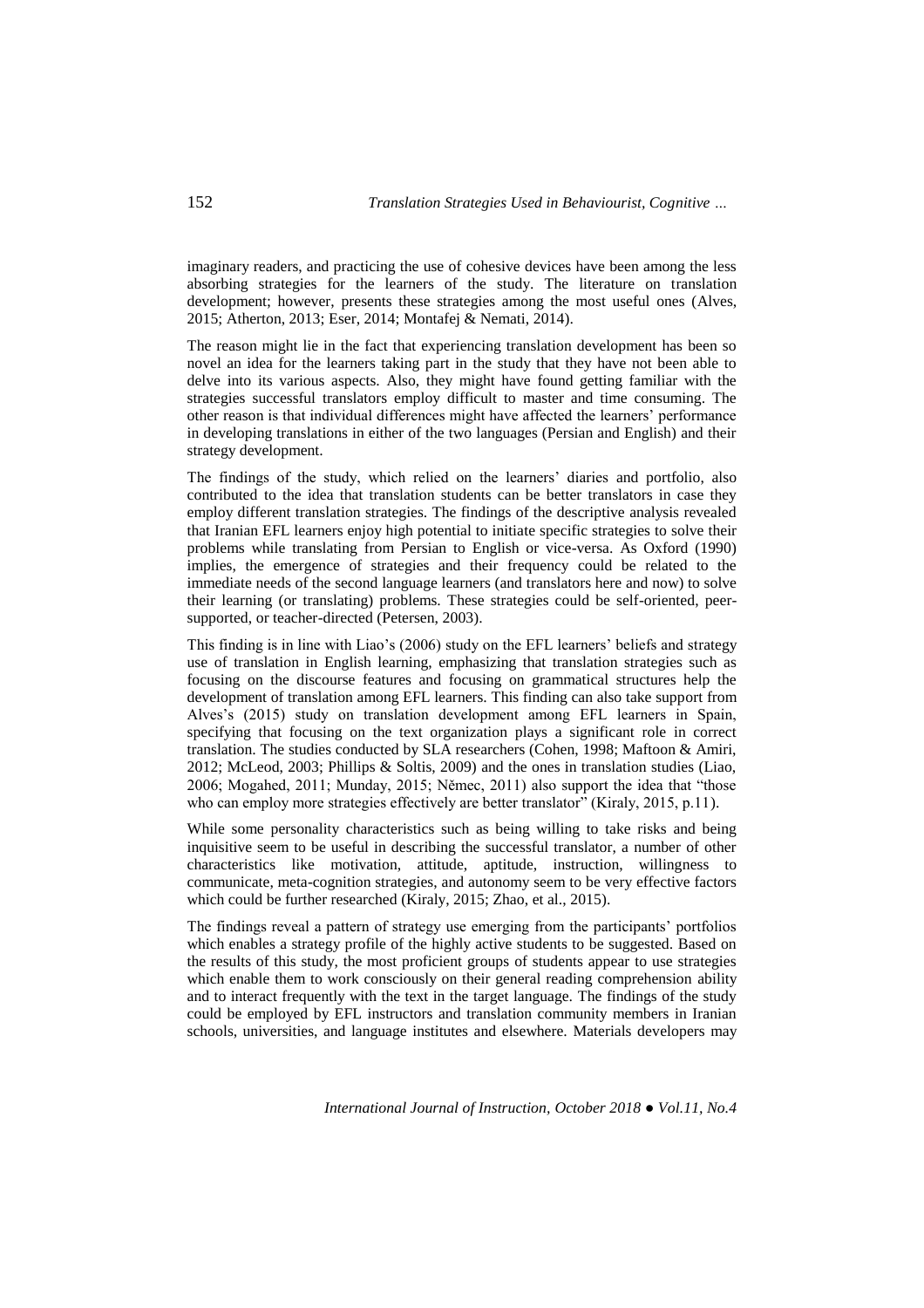use the findings of the present research to include more constructivist-oriented translation tasks in course book development. ESL and EFL teachers can make use of these findings in their classes to help the SL learners get more familiar with the creative translation strategies, critical thinking processes, self-esteem development, and the like in order to help them think and translate more creatively and appropriately.

Research indicates that translation drills and practices rooted in constructivist approach play an important role in students' achievements in developing translation ability into and from English as both a target and a source language (Atherton, 2013). The findings of the present study also stress that practicing translation, especially relying on constructivist and cognitive oriented types, could pave the way for the learners in an EFL situation to improve their performance in translating and translation.

Underlying assumption of constructivism is that all learners are capable of some degree of learning (change, modifiability) through cooperation (Kiraly, 2000). This contrasts with the underlying assumption of standardized psychometric behaviourist-oriented teaching, learning, and testing that the learning ability of most individuals is inherently stable (Waibel, 2015). Making a connection between the inside-class activities and outof-class tasks could expand the scope of learning and the time devoted to learning a second language or one of its skills or components. This is possible through employing constructivist approach as a specific view which encourages cooperation among the learners. Generally speaking, social constructivism encourages corporation, cooperation among the learners. It also helps the learner come up with a real understanding of his/her status of learning, his/her strengths and weaknesses, and through the feedbacks s/he receives, s/he will find the ways through which s/he can solve the ever-emerging problems of learning a second language and translation as a specific skill in this process.

### **REFERENCES**

Alavi, S. M., & Ghaemi, H. (2013). Reliability assessment and construct validation of translation competence questionnaire (TCQ) in Iran. *Language Testing in Asia*, *3*(1), 18-33.

Alves, F. (2015). Translation process research at the interface. *Psycholinguistic and Cognitive Inquiries into Translation and Interpreting, 115,* 17-25.

Allwright, D. (2005). From teaching points to learning opportunities and beyond. *TESOL Quarterly, 39*(1), 9-31.

Amrani, N., Ghosh, S., Mangus, D. A., & Jacobson, A. (2008). Translation factors promote the formation of two states of the closed-loop mRNP. *Nature*, *453*(7199), 1276-1280.

Atherton, J. S. (2013). *Learning and teaching; Constructivism in learning* [On-line: UK] retrieved 17 May 2016 from http://www.learningandteaching.info/learning/constructivism.htm

Babbitt, P. (2013). Scaffolding: Strategies for improving reading comprehension skills. *Pearson Prentice Hall: eTeach: Strategies for improving reading comprehension*. Retrieved fro[m http://www.phschool.com/eteach/language\\_arts/2002\\_12/essay.html](http://www.phschool.com/eteach/language_arts/2002_12/essay.html)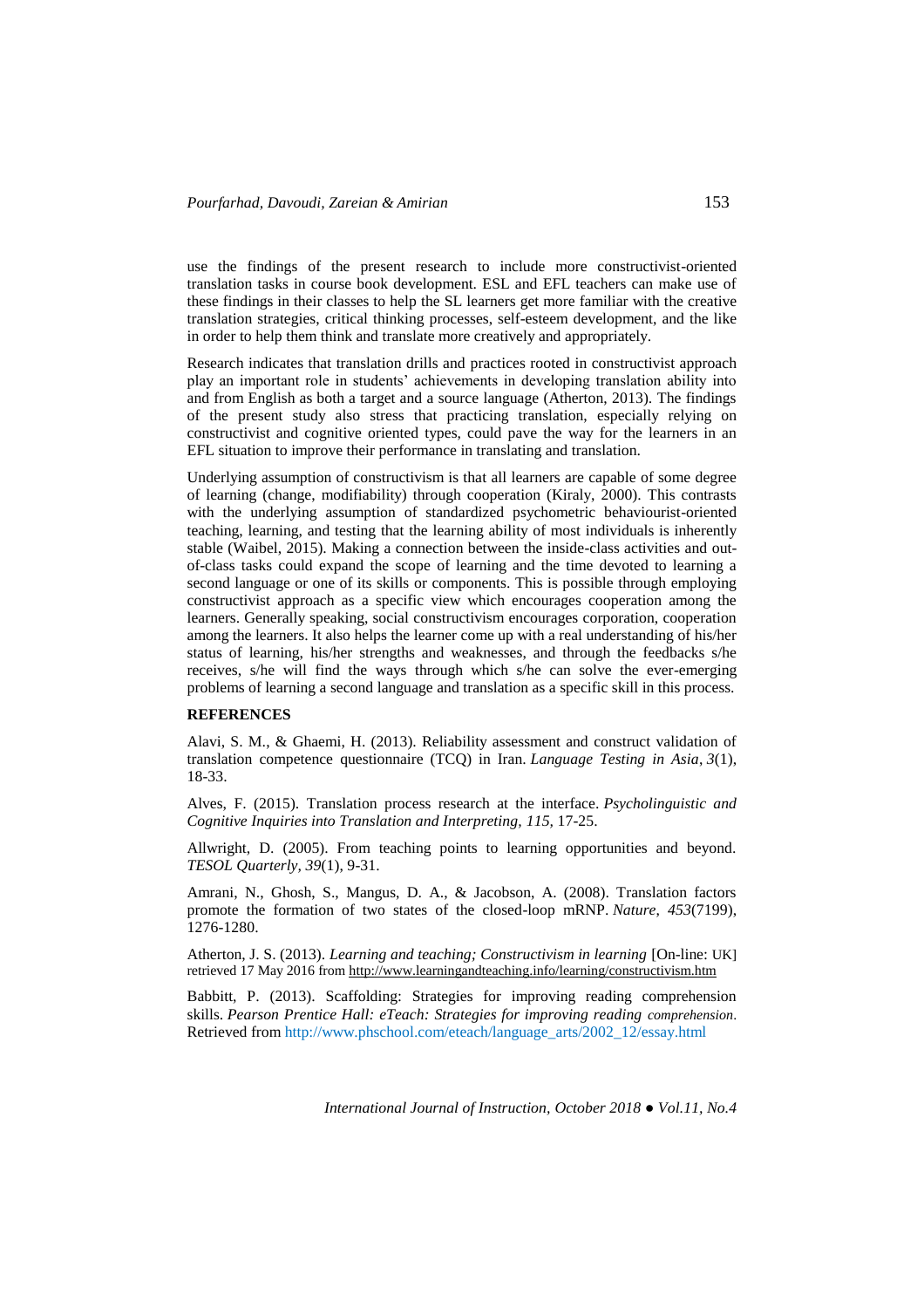Blumenfeld, P. C., Soloway, E., Marx, R. W., Krajcik, J. S., Guzdial, M., &Palincsar, A. (1991). Motivating project-based learning: Sustaining the doing, supporting the learning. *Educational Psychologist*, *26*(34), 369-398.

Brown, H. D. (2007). *Principles of language teaching and learning* (5<sup>th</sup> Ed.). NY: Longman.

Burkett, L. B. (2014). *Brain-based learning: A study on how teachers implement strategies in the traditional classroom* (Doctoral dissertation, Capella University).

Burns, A., & Richards, J. C. (2009). *Second language teacher education*. Cambridge University Press.

Byram, M. (Ed.). (2004). *Routledge encyclopedia of language teaching and learning*. New York: Routledge.

Celce-Murcia, M. (2015). An overview of teaching grammar in ELT. In M. Christison, D. Christian, P. A. Duff, & N. Spada (Eds.), *Teaching and learning English grammar: Research findings and future directions* (pp.1-18). New York: Routledge.

Cohen, A. D. (1998). *Strategies in learning and using a second language*. New York: Addison Wesley Longman Limited.

Colina, S. (2003). *Translation teaching: from Research to the classroom*. New York: McGraw Hill.

Cook, V. (2013). *Second language learning and language teaching*. New York: Routledge.

Devy, G. (1999). *Translation and literary history*: *Post-colonial Translation.* London: Routledge.

Dijkstra, T., & Rekké, S. (2010). Towards a localist-connectionist model of word translation. *The Mental Lexicon*, *5*(3), 401-420.

Driscoll, M. P. (2005). *Psychology of learning for instruction* (3<sup>rd</sup> Ed.).London: Pearson.

Ellis, R. (2008). *The study of second language acquisition* (2nd Ed.). Oxford: Oxford University Press.

Eser, O. (2014). Setting learning objectives in translation at the department of foreign language teaching through the concept of competence. *Electronic Turkish Studies*, *9*(5), 21-30.

Fisher, T. (2011). Quine's behaviorism and linguistic meaning: Why Quine's behaviorism is not illicit. *Philosophical Quarterly of Israel*, *39*(1), 51-59.

Glasersfeld, E. V. (1995). *Radical constructivism: A way of knowing and learning.* New York: Falmer Press.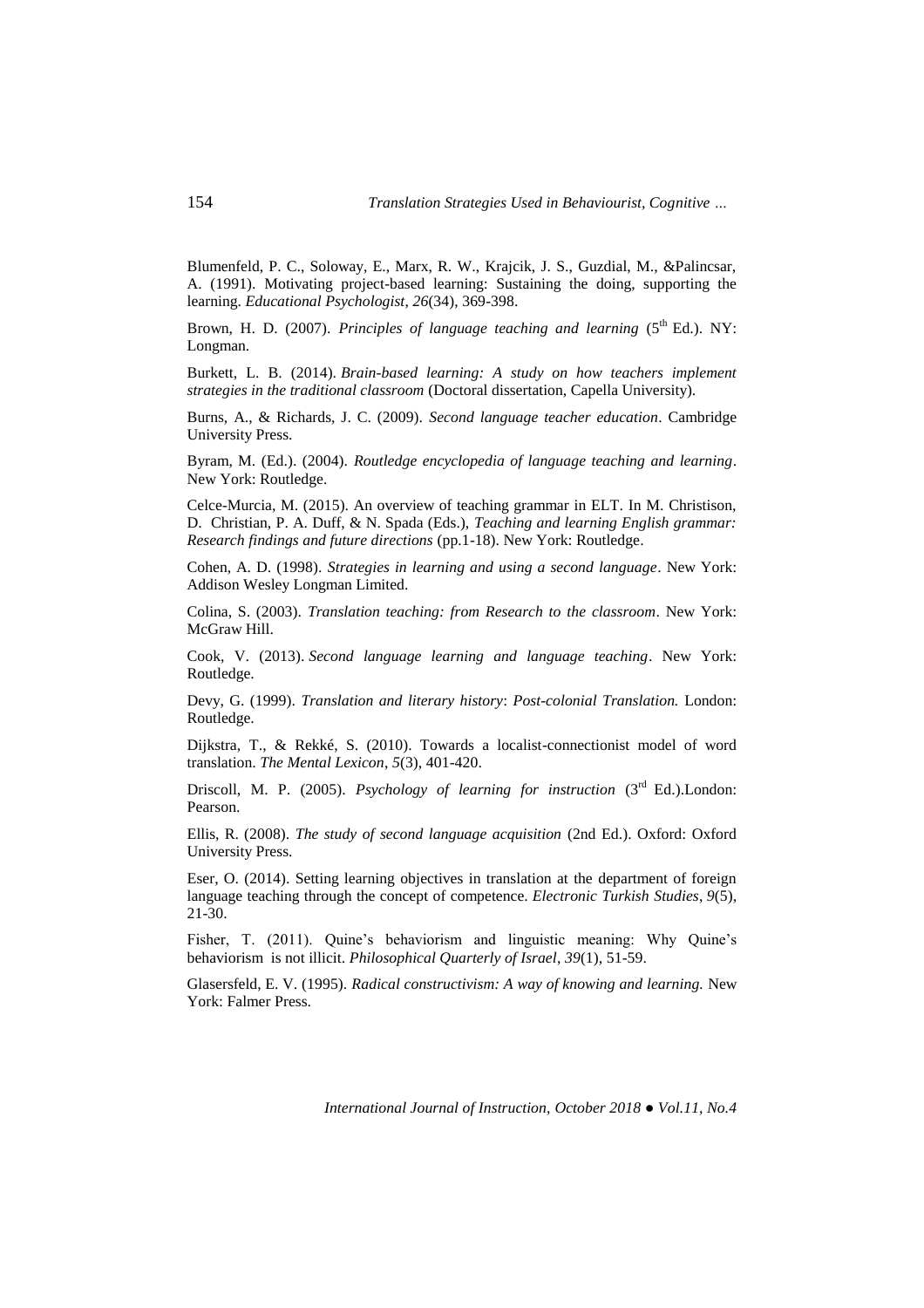Greeno, J. G., Collins, A. M., & Resnick, L. B. (1996). Cognition and learning. In D. C. Berliner & R. C. Calfee (Eds.), *Handbook of educational psychology* (pp. 15–46). New York: Macmillan.

Hackbarth, S. (1996). *The educational technology handbook: A comprehensive guide: process and products for learning*. Educational Technology Publications, Englewood Cliffs, NJ.

Hanks, W. F., & Severi, C. (2014). Translating worlds: The epistemological space of translation. *HAU: Journal of Ethnographic Theory*, *4*(2), 1-16.

Hatim, B., & Munday, J. (2004). *Translation: An advanced course book*. New York: Routledge.

Howard, C., Di Eugenio, B., Jordan, P., & Katz, S. (2017). Exploring initiative as a signal of knowledge co‐construction during collaborative problem solving. *Cognitive Science*, *41*(6), 1422-1449.

Howatt, A. P. R. (2000). *A history of English language teaching* (2nd Rd.). Oxford: Oxford University Press.

Howatt, A. P. R., & Smith, R. (2014). The history of teaching English as a foreign language, from a British and European perspective. *Language & History, 57*(1), 75-95. DOI: 10.1179/1759753614Z.00000000028

Hutchins, J. (2001). Machine translation and human translation: In competition or in complementation. *International Journal of Translation*, *13*(1-2), 5-20.

Illeris, K. (2004). *The three dimensions of learning*. Malabar, Fla: Krieger Pub. Co.

Jääskeläinen, R. (1996). Hard work will bear beautiful fruit: A comparison of two thinkaloud protocol studies. Meta, XLI/1, 60-74.

Jääskeläinen, R. & S. Tirkkonen-Condit. (1991). Automatized processes in professional vs. non-professional translation: A think-aloud protocol study, In Tirkkonen-Condit, S. (ed.), *Empirical research in translation and intercultural studies* (pp.89-109). Tübingen: Narr.

Janicki, T. N., Schell, G. P., & Weinroth, J. (2002). Development of a model for computer supported learning systems. *International Journal of Educational Technology*, *3*(1), 1-16.

Johnson, M. (2004). *A philosophy of second language acquisition*. London: Yale University Press.

Kiraly, D. (2000). *A social constructivist approach to translator education: Empowerment from theory to practice.* Manchester: St. Jerome Publishing.

Kiraly, D. (2014). *A social constructivist approach to translator education: Empowerment from theory to practice* (2nd. Ed.). London: Routledge.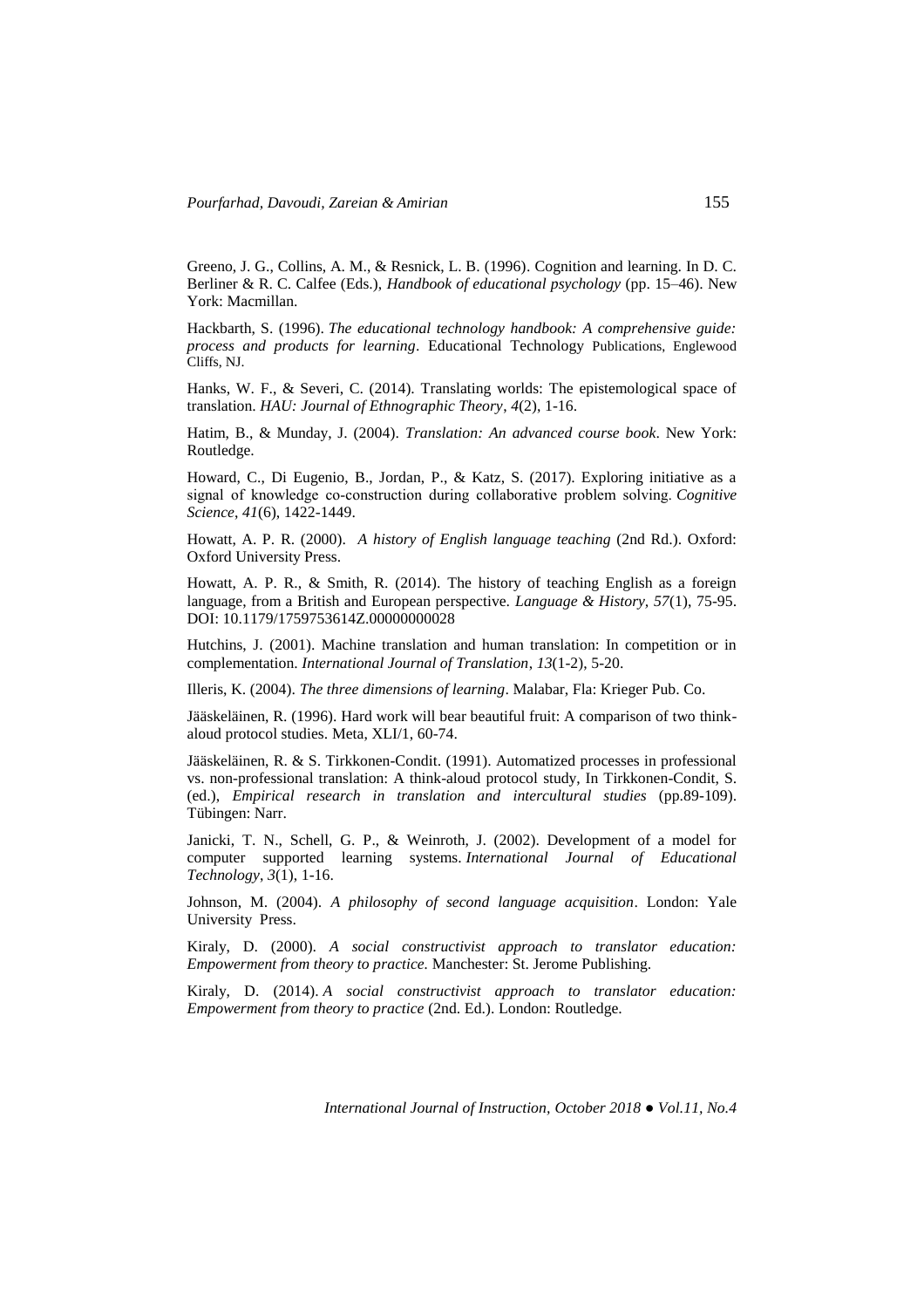Kiraly, D. C. (2015). Occasioning translator competence: Moving beyond social constructivism toward a postmodern alternative to instructionism. *Translation and Interpreting Studies*, *10*(1), 8-32.

Kumaravadivelu, B. (2006). *Understanding language teaching: from method to postmethod.* Lawrence Erlbaum Associates, Publishers.

Kuscu, S., & Unlu, S. (2015). Teaching translation: A suggested lesson plan on translation of advertising through the use of authentic materials. *Social and Behavioral Sciences*, 199, 407-414.

Lantolf, J. P. (Ed.) (2000). *Sociocultural theory and second language learning*. Oxford: Oxford University Press.

Larsen-Freeman, D. (2000). *Techniques and principles in language teaching* (2<sup>nd</sup> Ed.). Oxford: Oxford University Press.

Lesznyák, M. (2007). Conceptualizing translation competence. *Across Languages and Cultures*, *8*(2), 167-194.

Liao, P. (2006). EFL learners' beliefs about and strategy use of translation in English learning. *Regional Language Centre Journal, 37*(2), 191-215.

Lörscher, W. (1991). *Translation performance, translation process, and translation strategies.* Tübingen: Gunter Narr.

Lörscher, W. (2005). The translation process: Methods and problems of its investigation. *Meta, 50*(2), 597-608.

Maftoon, P., & Amiri, M. (2012). Good language learners' qualifications and social promotion: A case study in the Iranian context. *Journal of Studies in Learning and Teaching English, 1*(2), 41-64.

McLeod, G. (2003). Learning theory and instructional design. *Learning Matters*, *2*(3), 35-43. Retrieved from<http://courses.durhamtech.edu/learningtheory.pdf>

McQuillan, J., & Tse, L. (1995). Child language brokering in linguistic minority communities: Effects on cultural interaction, cognition, and literacy. *Language and Education*, *9*(3), 195-215.

Mitchell, R., & Myles, F. (1998). *Second language learning theories*. London: Arnold.

Mogahed, M. M. (2011). To use or not to use translation in language teaching Translation *Iournal* 15(4) Retrieved from teaching. *Translation Journal*, *15*(4). Retrieved from <http://translationjournal.net/journal/58education.htm>

Montafej, J., & Nemati, A. (2014). Investigating translation competence and its subcompetencies through different viewpoints and proposing PACTE group model as the best one. *International Journal of Language Learning and Applied Linguistics World (IJLLALW), 5*(1), 16-27.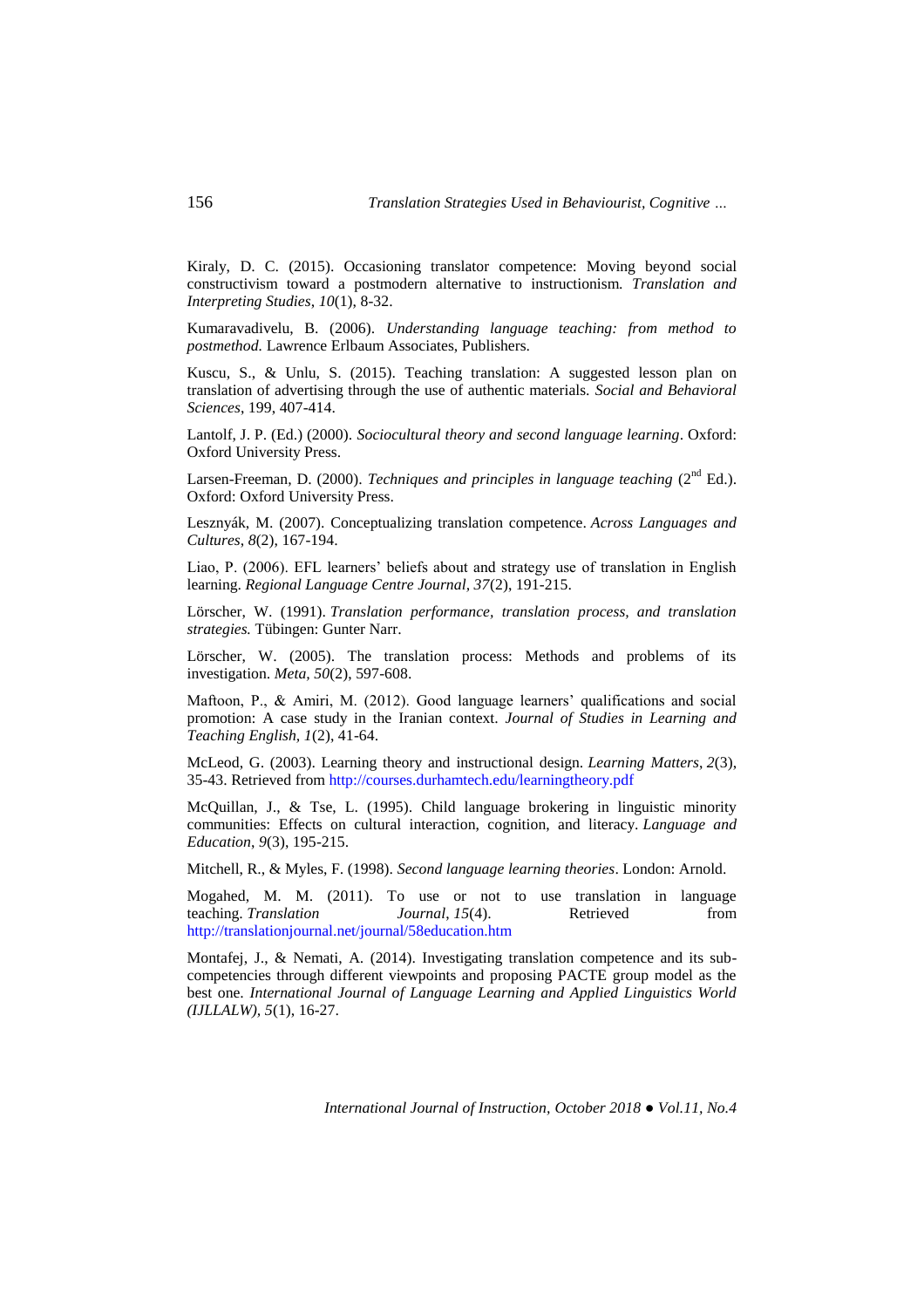Mukhari, S. S. (2016). *Teachers' experience of information and communication technology use for teaching and learning in urban schools* (Doctoral dissertation). University of South Africa.

Munday, J. (2012). *Introducing translation studies* (3rd Ed.). Oxford: Routledge.

Munday, J. (2015). Engagement and graduation resources as markers of translator/interpreter positioning. *Target*, *27*(3), 406-421.

Munday, J.  $(4<sup>th</sup> Ed)$ . (2016). Introducing translation studies: Theories and applications. Routledge.

Němec, M. (2011). The pedagogical potential of translation in teaching English. In R. Trušník, K. Nemčoková& G.J. Bell (Eds.), *Theories and practice. Proceedings of the second international conference on English and American studies* (pp. 137-146). Zlín: Tomas Bata University.

Nida. E. A. (1993). *Language, culture, and translation.* Shanghai: Shanghai Foreign Language Education Press.

Nida, E. A. (2004). *Toward a science of translating (Vol. 155).* Shanghai: Foreign Language Education Press.

Nord, C. (2005). *Text analysis in translation: Theory, methodology, and didactic application of a model for translation-oriented text analysis* (No. 94). Amsterdam: Rodopi.

O'Malley, J. M., Chamot, A. U., Stewner-Manzanares, G., Kupper, L., & Russo, R. P. (1985). Learning strategies used by beginning and intermediate ESL students. *Language Learning, 35,* 21-46.

Oxford, R. (1990). *Language learning strategies: What every teacher should know.* New York: Newbury House.

Pavlenko, A. (2009). *The bilingual mental lexicon: Interdisciplinary approaches*. Multilingual Matters.

Petersen, G. (2003). *The effects of reading, television viewing, and extracurricular activities on student academic achievement.* Unpublished PhD dissertation, Arkansas State University, Arkansas, U.S.A. Retrieved September 1, 2012, from <http://education.astate.edu/dcline/6773/dataproject%5B1%5D.htm>

Phillips, D. C., & Soltis, J. (2009). *Perspectives on learning* (5th ed.). New York.

Struyven, K., Blieck, Y., & De Roeck, V. (2014). The electronic portfolio as a tool to develop and assess pre-service student teaching competences: Challenges for quality. *Studies in Educational Evaluation*, *43*, 40-54.

Tirkkonen-Condit, S. (2005). The monitor model revisited: Evidence from process research. *Meta, 50* (2), 405-414.

Vygotsky, L. (1986). *Thought and language.* Cambridge: The MIT Press.